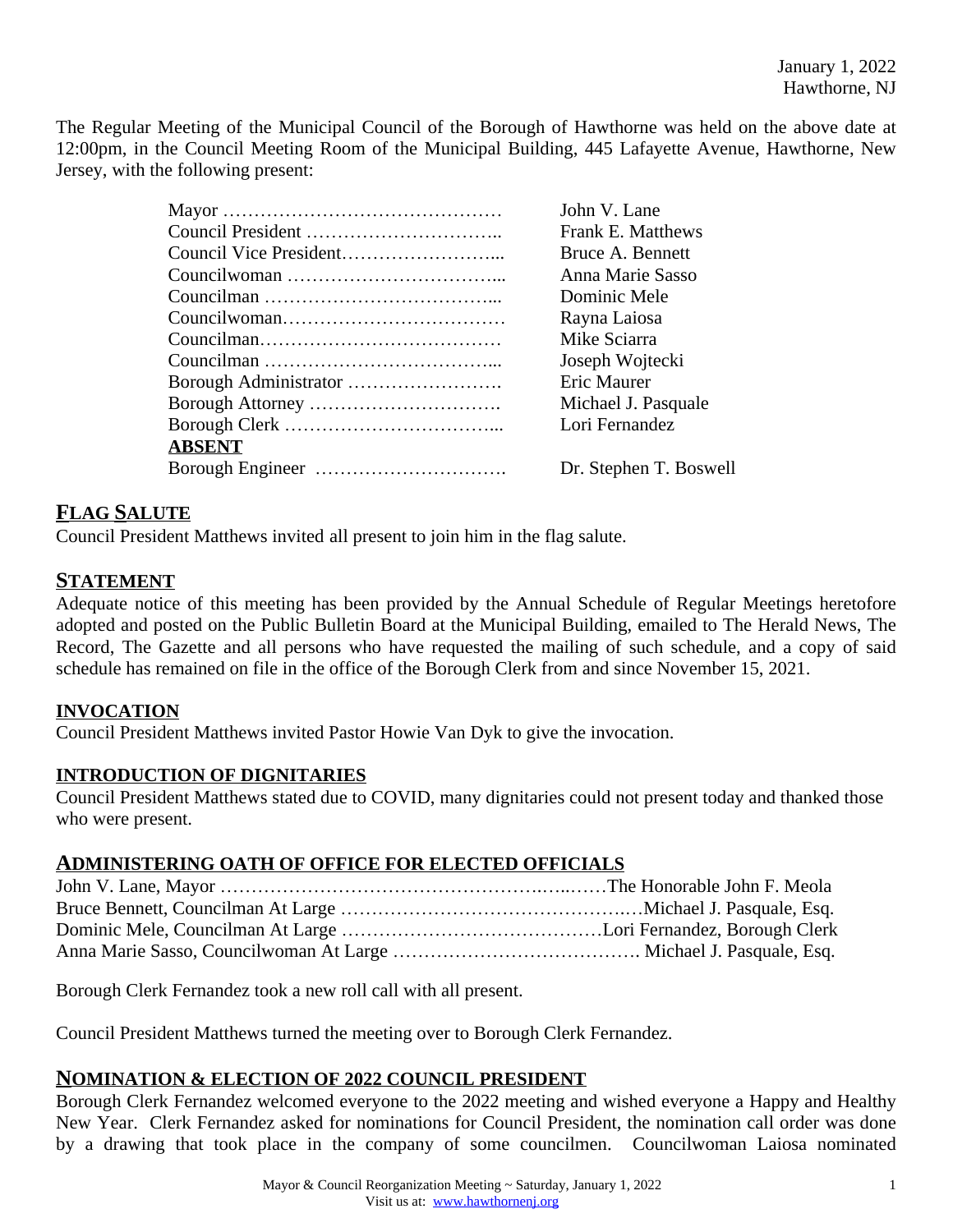Councilman Matthews, seconded by Councilman Mele. There were no other nominations. On roll call, all voted yes, with the exception of Councilman Matthews who abstained, motion carried. Mayor Lane administered the Oath of Office to Council President Frank Matthews.

# **NOMINATION & ELECTION OF 2022 COUNCIL VICE PRESIDENT**

Clerk Fernandez asked for nominations for Council Vice President. Council President Matthews nominated Councilman Bennett, seconded by Councilwoman Sasso. There were no other nominations. On roll call, all voted yes, with the exception of Councilman Bennett who abstained, motion carried. Mayor Lane administered the Oath of Office to Council Vice President Bruce Bennett.

Borough Clerk Fernandez turned the meeting back over to Council President Frank Matthews.

## **COUNCIL PRESIDENT MATTHEWS REMARKS**

I'd like to thank everyone for joining us today and I'd like to thank my colleagues for their vote of confidence. Over the last couple of years, it seems I've spoken about "Change". This year it seems to be a re-occurring theme. We will welcome a new Councilperson, a new Mayor, and say goodbye to our previous Mayor. We thank Mayor Goldberg for his years of service and wish him well on his next adventure. He's left his mark on our Borough and will be missed. As for our newest members of the governing body, we welcome Councilwoman Sasso to the Council and look forward to working with her and getting her input on various issues as they arise. We also look forward to working with Mayor Lane in continuing the agenda forward that we've set in motion last year. With new people come new approaches and we look to be flexible and work with the new Administration. I've said in previous speeches that we need to focus on local issues, work together to get the job done. We do a good job in Hawthorne of not to playing politics when making decisions and doing the right thing for our residents and I intend to keep it that way. Last year the items on our agenda fell into two categories; quality of life issues and administrative issues, this year will be the same.

### **Quality of Life Issues**

- 1. Garbage and recycling collection has been an issue this past year and we need to work out better systems with our contracted vendors to make sure there are improvements in service. We can't continue this year how we ended last year.
- 2. Last year vehicular speed signs and flashing pedestrian crossing signs were installed at certain intersections. This, with enhanced enforcement, has had an impact and will continue where needed. Truck Traffic and illegal parking issues were also addressed and will continue to be monitored. We will need help from the Traffic Division of the Police Department to continue to help enforce our Ordinances.
- 3. Being Green whenever possible was also a goal. We applied for a grant to add a for-profit electric charging station at the library, but did not receive one. We've re-applied for two different grants and are determined to secure the funding to provide a charging station at no or as little cost as possible. We will continue our paper shred days and will increase the number of our packing foam collection drives to keep less waste out of our garbage stream.

## **Administrative Issues**

We have a number of large-scale capital project's that we need to address.

- 1. Some of those big-ticket projects are being mandated with little to no funding to support them. We will need to spend \$4 to \$5 million to install a water filtration system to our pump houses to meet new lower State requirements when we already meet federal requirements. This is fine but will cost our water users.
- 2. The other mandate is to replace all of our water supply piping to our older homes that are galvanized. Under new "get the lead out" legislation, most of our main supply lines and the lateral lines that feed our older homes will need to be replaced. We test our water regularly and don't have any lead in our system.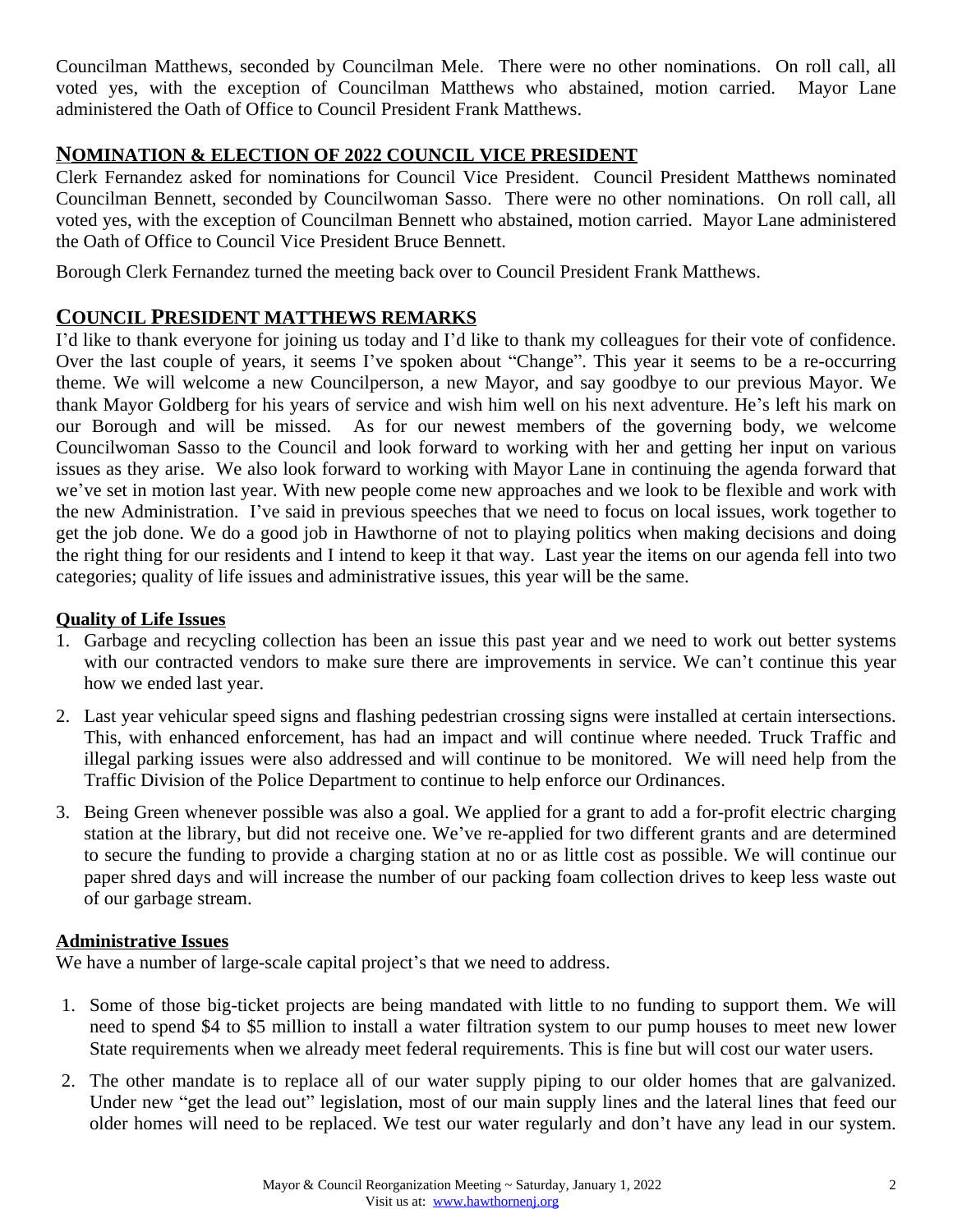Galvanized pipe is made of Zinc, not lead, but has been lumped in with this bill. This mandate will cost between \$10 to \$25 million to implement. This will also cost our water users.

- 3. Another large project will be a total overhaul of our town-wide communication systems for Police, Fire, and EMS. With changing technology and aging infrastructure, we need to modernize our systems for both our ability to communicate and safety. This will be a multimillion-dollar project but one that is needed, no questions asked.
- 4. We've also identified a number of infrastructure projects to address as part of a long-range plan. This year's Public Works project will be to address the replacement of the Lafayette Ave sanitary sewer main.
- 5. You may have noticed, some changes occurred to the outside of the Municipal Building's landscaping. We're also looking into repairing the front steps and patio and possibly improving the appearance of the exterior of the building.
- 6. Last year we secured a grant to install lighting, similar to lights downtown, along the pathway and replace the pathway to match the new barrier free ramp to the field behind the pool. The ramp is done and the lighting is in the process of being installed. A new playground will also be completed at the pool complex for this season as well.
- 7. We were lucky to be awarded a grant last year called a Neighborhood Preservation Program Grant. Last year the zone and parameters of the grant were established in order to apply for the grant. This year, the specifics of the who, what and where will be defined. A committee of residents, business owners and Borough representatives will be working together on this program.
- 8. We look forward to working with the Administration to prepare a fiscally sound budget that hopefully comes in near a 2% increase. We have a number of high-cost capital projects on our plan so this year's theme will be frugality in the budget. It will be a challenge balancing capital and yearly items.

As you can see, we have a lot going on this year. The above-mentioned goals are not a complete list but rather an overview of what we would like to do this year. There will always be challenges ahead but keeping the line on tax increases is a top priority. We look forward to the year ahead, working with the Administration and our residents, to keep Hawthorne the place we all love and call home. Thank you again for joining us today and I hope we all have a Happy and Healthy 2022!

### **COUNCIL VICE PRESIDENT BENNETT REMARKS**

Happy New Year everyone. To those of you who came out today, thank you for your support. We truly appreciate you being here. To those of you who wanted to be here but couldn't due to COVID restrictions, we understand and share your frustration. We will get through this, together, the same way we get through everything that confronts us here in Hawthorne, and there will be better days ahead... I promise you that. And to those of you who tuned in on TV, the good news is this show is NOT going into syndication. So, as I enter my sixth term as one of your elected officials, what are my goals and objectives? They're pretty simple really. My top priority will be to support and assist our new Mayor in implementing his agenda, policies and strategy for leading Hawthorne into the future. Having served under three Mayors, all with very different management styles, I think I have the experience and expertise to do that... but I'm sure John will let me know if I don't. My second goal, as Council Vice President, will be to support Council President Matthews and my colleagues up here in planning and executing the day-to-day functions required to keep a town like Hawthorne running, and trust me... there are many of them. There are a lot of pieces to the puzzle when it comes to running a municipality, and the reason Hawthorne runs smoother than a lot of other towns is because each of my colleagues up here is equipped with valuable skills and expertise that, when combined and focused on a problem, usually provides a solution. If Frank's job, as Council President, is to chart our course and lead the team, my job as Vice President is to herd the cats, make sure we're all moving in the same direction. The right direction. My third and final goal is to apply my expertise and experience to performing the work assigned to the committees I am part of. As head of the Public Works committee - arguably the LEAST glamourous committee ever created - I will continue to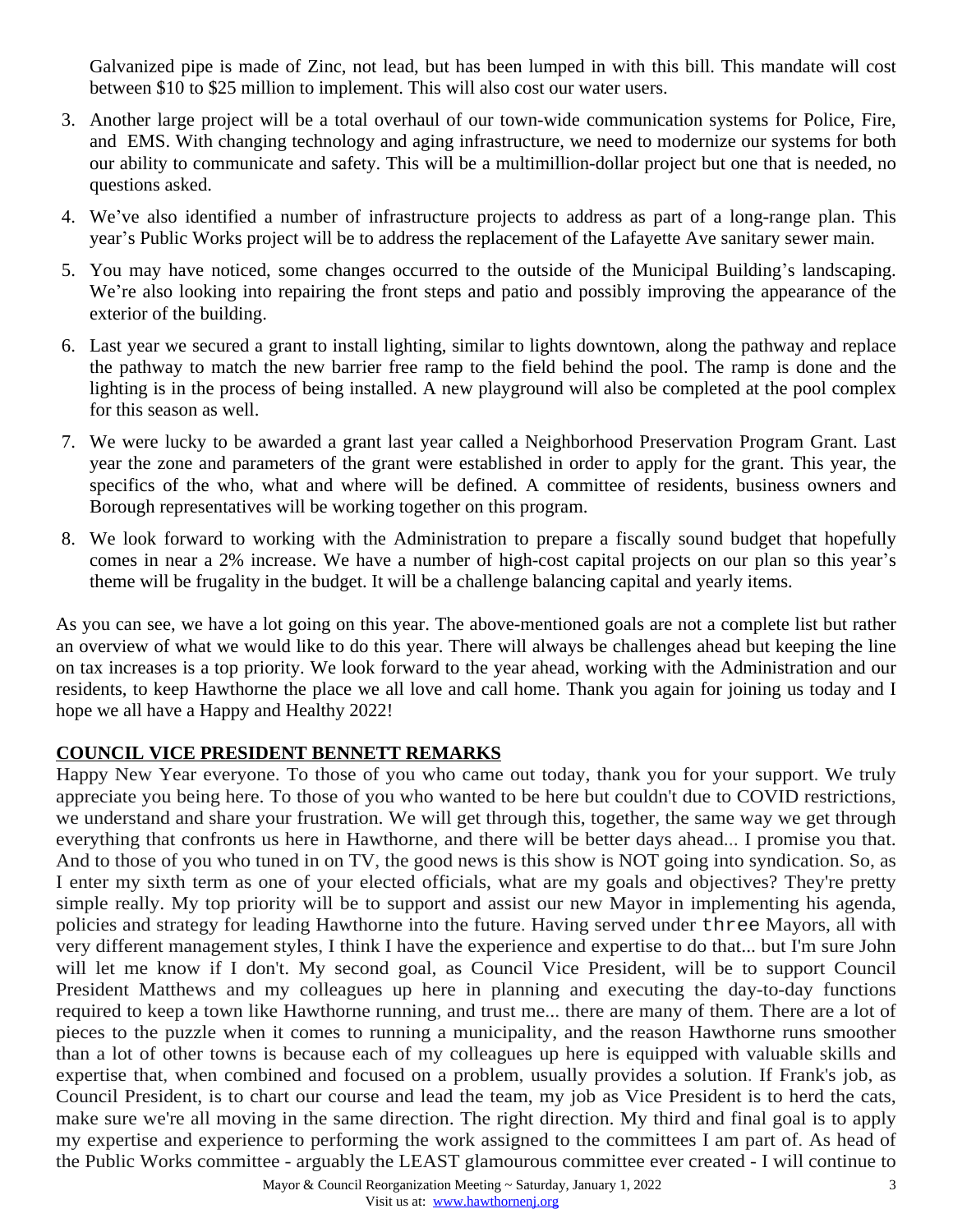work with the administration and Boswell Engineering to pave and rebuild our 45 miles of streets and roads; to maintain and improve the borough's aging infrastructure; and ensure that our water system is clean, safe, and in compliance with whatever regulations the state imposes upon us. As a member of the Public Safety committee, I will continue working with our emergency service providers and first responders to ensure they have the resources and support they need to keep our residents safe. And as a member of the IT committee, I'll be working to make sure we always have the tools and procedures in place to protect the borough's data processing system and keep our residents' personal information secure. Simple goals, like I said. But executing them is a vital part of maintaining the quality of life we have all come to expect in Hawthorne. As a famous football coach once said: "Focus on the fundamentals." And with that, I'd like to thank the voters of Hawthorne for once again putting their trust and confidence in me; I'd like to thank my wife, family and friends for patiently putting up with all it takes for me to do this job; and I'd like to thank my colleagues on the council for always putting the best interests of the residents above their own. Happy New Year everyone, and here's to a happier, healthier 2022.

#### **COUNCIL MEMBERS REMARKS COUNCILWOMAN LAIOSA**

Mayor & Council Reorganization Meeting ~ Saturday, January 1, 2022 4 I would like to congratulate Mayor John Lane on his well-deserved opportunity to lead Hawthorne as our next Mayor. I would also like to congratulate Council At Large Dominic Mele, Bruce Bennet, and newly elected Councilwoman Anna Marie Sasso on their new terms. I look forward to working with our strong council team in the years to come. For the past two years, it's been a challenging and rewarding year! In March, I was honored to be recognized by the Hawthorne Pride Alliance during Women's History Month for my dedication and service to the LGBT community and all the people of Hawthorne. It's always important to remember that we represent all the people. In June, our Council meetings returned to in person meetings. By the start of summer, Hawthorne was slowly coming out of the pandemic as vaccines became available to everyone. We held events, which included the new Hawthorne Business Grand Openings, the Pride Flag raising at the Ambulance Building Corp Complex, concerts, plays and movies held at the Boro Bandshell, our National Night Out, Leadership Camp, the Domestic Violence Awareness Ceremony, and we celebrated our beloved Hawthorne Day and Green Fair in September! Our community demonstrated its resilience in overcoming many challenges and obstacles that we faced in 2021. As part of the Hawthorne's beautification committee, we were able to hire Lincoln Landscaping to maintain the landscaping and grounds at Borough Hall and the Hawthorne Library. As a contributor to the Neighborhood Preservation Program grant application, we were able incorporate parts of Hawthorne's Green Map. These included the Library, Diamond Bridge Avenue downtown area, and 8 Acre Woods, and the Hawthorne Pool Complex area. The Neighborhood Preservation Program is to enhance open spaces and walking paths with beautiful native plants, and revitalize and stimulate Hawthorne's economy. I would especially like to thank Councilman Mike Sciarra for championing the submittal of our Neighborhood Preservation Program grant application! I look forward to working with the Borough Administration in implementing our Neighborhood Preservation Program, it's all about teamwork! One of the biggest accomplishments of 2021 that I worked on was the review, approval, and submission of the remediation reports for 55 Schoon Avenue, the former Pyrolac site. All of this work was accomplished by utilizing NJDEP's Hazardous Discharge Site Remediation Funds of \$52,650. No tax dollars were utilized! In December 2021, the Council authorized a Re-Development Study to be conducted, and our Planning Board will manage the study. These are only the first steps to bring this property back on the tax rolls. It's been a long time coming! Also, I would like to extend a huge thank you to our Fire, Police, and Ambulance – First Responders, who are incredibly dedicated and always there for the call of duty to protect our residents and businesses! Let's not forget our Borough employees working at the Municipal Building; our Borough Clerk, Finance, Tax, Health, Building, Recycling, and DPW Departments who continue to serve our residents! We did not miss a beat! We truly are lucky to have dedicated and caring employees who make Hawthorne special! As a leader, we need to see the "Big Picture" and build partnerships and communicate to the public – it's a two- way street. Also, it's important to continue to support and promote our local businesses. We need to say thank you and recognize them as a valuable contributor to our community. If you don't know by now, my nickname is "Ms. Persistence" and I will find a way to make it happen by working as a team and a united front on the Council. We can accomplish anything we set our minds to, believe it! Please mark your calendars for our next

Visit us at: [www.hawthornenj.org](http://www.hawthornenj.org)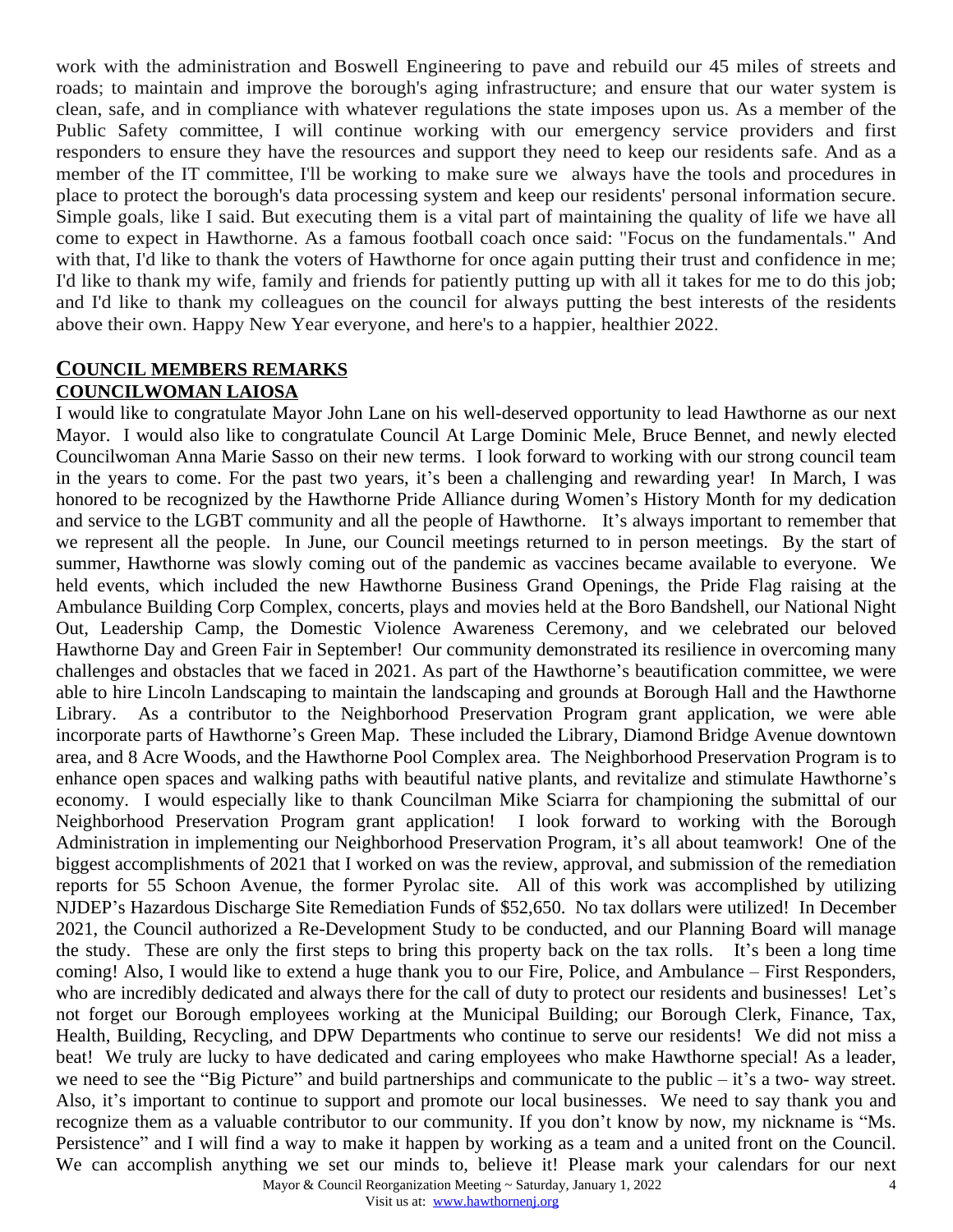Polystyrene Collection Day on Saturday, January 8, 2022 at the Hawthorne Pool Complex from 9:00 am until the container is full. Hawthorne residents only! It is truly an honor to serve the residents of Hawthorne! Again, congratulations Mayor Lane and my fellow council men and woman, as we look forward to getting 2022 off to a great start. Have a Happy, Safe, and Healthy New Year!

### **COUNCILMAN MELE**

I would thank my wife, Jean, and all of my family and friends for their support and help during the reelectioncampaign. I would like to thank the people of Hawthorne. It means a great deal to me that you my fellow citizens - have the confidence in me, and team Lane, to have us work for you towards the continued betterment of our Borough. Also, thank you to all of Team Lane. Thanks for your patience with me during the election! Further, I would like to take a minute to congratulate my friend, Mayor Goldberg, on his retirement from public service. Not only did he do an incredible job for us as a council man, but then he went on to lead our town as Mayor for 13 years. He will be missed. I personally will miss our afternoon talks, focused on ways to make Hawthorne a better place to live. Congratulations to our new Mayor, Mayor Lane! I look forward to working with you for years to come and I am excited as we work together on completing some of the projects we already have in motion like body cameras for police officers, anew engine for fireCompany 4, a new playground at the pool complex, and a new communication system for our emergency responders. Finally, to the people of Hawthorne. It is a shame that due to COVID, you are only able to watch our events here today virtually, and not in person. I look forward, in the days to come, to seeing you all about town and speaking with you. I always enjoy hearing what is on your minds and including your ideas as we make our plans to keep Hawthorne successfully moving forward. Thank you.

### **COUNCILWOMAN SASSO**

Congratulations to Mayor Lane, Councilman at Large Bennett and Councilman at Large Mele; it was my honor to be on your slate and I look forward to working as a team along side you with Council President Matthews, Councilmembers Laiosa, Sciarra and Wojtecki. To say I am humbled, honored and appreciative to be here would be an understatement. I decided to ask our town for the opportunity to serve you on a greater level; and our town said yes. I am touched by the outpouring of support and I give my word to you that I will always have our towns best interest in mind while sitting up here just as all of our council has done so successfully in the past. Each one of us loves Hawthorne, is passionate about our very special town and only wants the best for us. Which is what we have had; we will now work together to reach even greater goals for our residents. I hope to play an important role in moving our community forward; however, anything great must be achieved together with all ofyour support. Throughout the campaign, I was focused on key issues as well as listening to our residents who shared their concerns which helped shape my target areas for our future as a community. Assisting our many businesses in our town currently and attracting future commerce to our borough strengthening our revenue base. We are currently and will continue to need to upgrade our aging infrastructure; these are necessary improvements that will last for many generations to come. Continuing to support our Emergency Response Services, our Police Department, Fire and Ambulance who keep our quality of life here in town top notch and put us before theirs daily. Attending to our athletic fields which are the lifeblood of our children's fabric; they need upgrading which is long overdue. With the common thread of We Are One; we will achieve all of our goals and then some. I like the motto E Pluribus Unum from the great seal of the United States meaning, "from many, one." I have a very enthusiastic heart today. I cannot conclude without thanking my family, who truly supports me, cheers me on and makes me feel like my cup runneth over each day. My wonderful sons, Giancarlo & Domenic, my brother Vic Jr and my amazing father Victor, my bonus mom Kathy, my sister Natasha. At the risk of getting in trouble for forgetting anyone very important; I will finish up by saying I love and thank all of my tribe. Thank you for your vote of confidence, I look forward to work with and for you. Have a Happy, Healthy 2022.

### **COUNCILMAN SCIARRA**

Councilman Sciarra congratulated new Mayor John Lane and Council-at-Large Elect Bruce Bennett, Dominic Mele and Anna Marie Sasso, he looks forward to working with all of them. He thanked Mayor Goldberg for his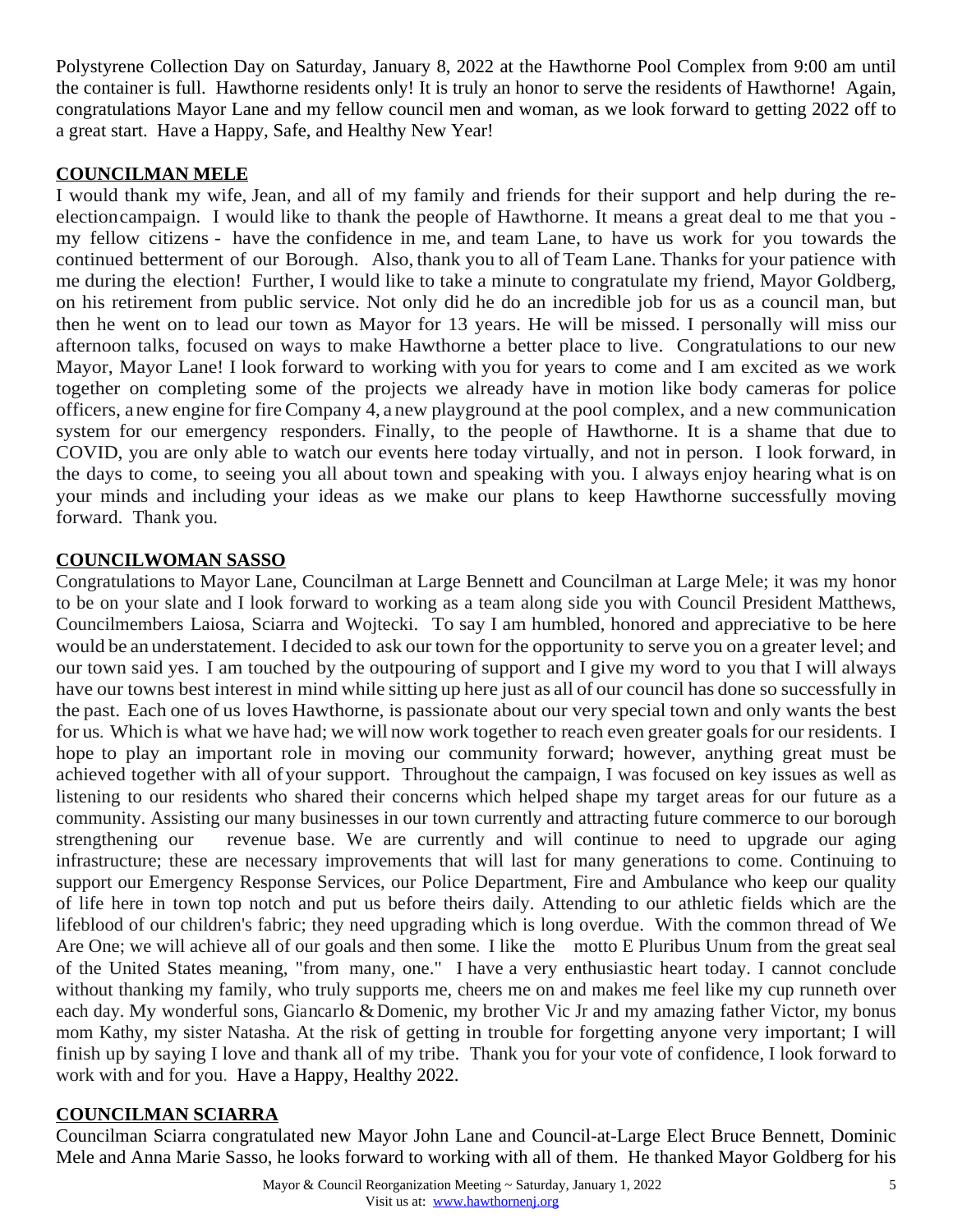24 years of service, 13 of them as Mayor and for his personal guidance he gave him. He will continue to serve the public the best he can, and looks forward to increasing communication with the public. He is happy with the growth of new businesses that came into Hawthorne this past year. He looks forward to working with the Economic Development Committee to continue to grow the Borough's development. He is very excited with the Neighborhood Preservation Project that will enhance Hawthorne as a gateway community. He wished everyone a Happy New Year.

### **COUNCILMAN WOJTECKI**

Councilman Wojtecki wished everyone a Happy New Year and congratulated Mayor Lane, Councilwoman Sasso, Councilman Mele, Council President Matthews and Council Vice President Bennett.

## **APPROVAL OF MINUTES** None.

## **PUBLIC COMMENT** (Agenda items only)

Council President Matthews opened the meeting to the public. He stated if anyone desired to be heard, please raise their hand to be recognized, come forward to the microphone and state their name and address. Seeing none, Council President Matthews entertained a motion to close the public portion of the meeting, moved by Councilman Mele, seconded by Councilman Sciarra. Carried on voice vote.

### **ADMINISTRATIVE AGENDA PRESENTED BY MAYOR LANE**

Good afternoon, family, associates, friends and neighbors. To those of you present, those watching via live streaming, and to all the residents of Hawthorne, my very best wishes for a happy, healthy and safe new year. Despite the diligence and pro-active efforts of so many, the COVID virus and its variants are threatening all of us again. The decision to alter the format of this meeting is an attempt to keep all of us safe. We are fortunate to have vaccines and boosters available that can help prevent or reduce the severity of this disease. If you are not already vaccinated, I would encourage you to consider vaccination to protect yourself, your friends and loved ones, and others within our community. I would like to congratulate Dominic Mele, Bruce Bennett and Anna Marie Sasso on being sworn into their offices as At-Large Borough Council members. I would also like to congratulate Richard S. Goldberg on his retirement after serving the Borough of Hawthorne as Mayor for 13 years, second only to Louis Bay 2<sup>nd</sup> in tenure of office as Mayor in Hawthorne's history. Those of your who live in Hawthorne have likely already received in the mail our 2022 Community Calendar. It is a handy reference about what is going on in our town. Please take a few minutes to browse through it when it arrives. I would encourage you to register to receive important updates on emergencies and local events via text message and/or email by registering for one or more Hawthorne Nixle groups, and I would encourage you to put Hawthorne first by shopping and eating local to support our hometown businesses and restaurants, which are vital components of our thriving community. Now getting to some items before us and the plans that I have laid out working closely with our Administrator and Council. We expect to stay the course with all we have accomplished over these past years, and we are committed to working hard to keep our municipal budget increase under 2 percent. Looking forward, however, you should know that there are several major projects that must be addressed. I'll just mention a few here.

- For example, the radios that are used by our Police Department, Fire Department and Ambulance Corps. need to be totally replaced. These life-safety communications tools have been in service for many years, and the key components are no longer supported by the manufacturer. We cannot, will not, take chances with radios that are not functioning properly for our emergency service professionals.
- The New Jersey Department of Environmental Protection sent every municipality in our State an order that they are tightening the drinking water standards even beyond levels acceptable by the United States Environmental Protection Agency. Every property owner received information on what steps our Borough is taking and how we plan to correct any issues that exist.
- Mayor & Council Reorganization Meeting ~ Saturday, January 1, 2022 6 Other projects that we will be addressing are Lafayette Avenue sewer improvements, the 2022 Road Resurfacing Program, equipment purchases including a new fire truck for Company #4, our main sewer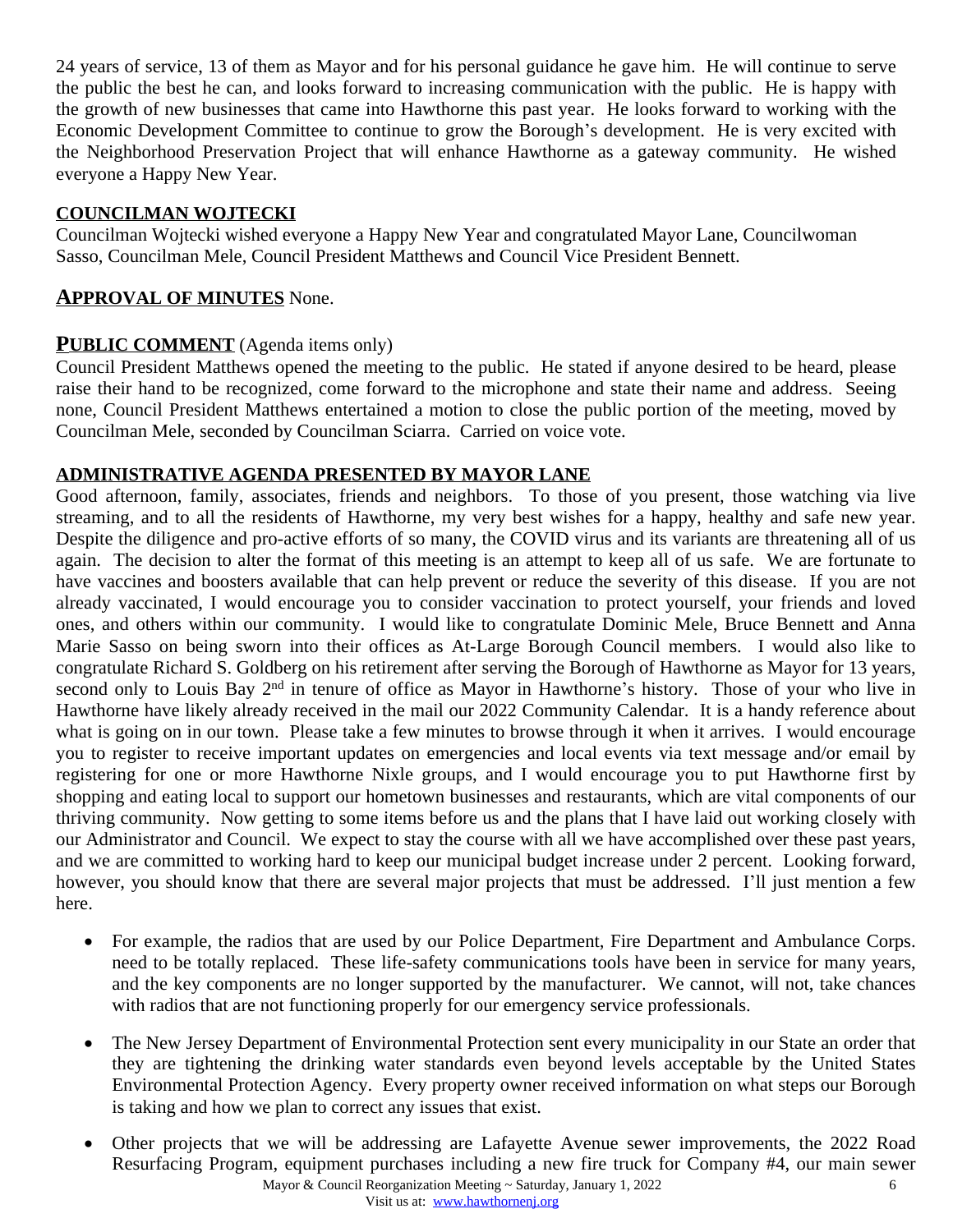pumping station, and Grand Avenue storm water system improvements. There are just a few of the projects we will be undertaking.

How are we going to pay for all of this? The good news is we will be using money from the Federal Government American Rescue Plan Act of 2021 funds that we are receiving, and we will continue to apply for additional grants, and bond some of the projects as well. Mayor Goldberg recently appointed a committee to review all of our athletic facilities. I have received a copy of the Committee's report and it is under discussion with my administration team and the Council Committee. It is important that we commit to improving and maintaining our athletic complexes for our children. The Borough also received a grant from the State of New Jersey called the Neighborhood Preservation Program. This program includes our Borough's central business district and the adjoining commercial and mixed-use areas, which also includes public facilities, open space and recreational facilities. We are putting a map on our Borough website for your review. Those of you who know me best know that I am especially committed to the enforcement of our ordinances especially regarding zoning and property maintenance. You can expect action will be taken. I am pleased to say that we've upgraded our Police Department's traffic division, which focuses on keeping our roadways safe for our residents. There are a number of programs that Mayor Goldberg has instituted that I can assure you we will continue, including the Mayor's weekly latter to our residents, the naming of streets in town after our fallen hero veterans, our Memorial Day and Veteran's Day Services, our 9/11 program held at the beautiful memorial complex on Goffle Road, the familyfriendly programs being held at our bandshell, and the flag raising ceremonies at our Goffle Road Borough complex, just to name a few. We will also be celebrating Hawthorne Day, which has been a huge success. Keep in mind that Hawthorne Day is funded by sponsors, donations, and corporate contributions, not your taxpayer dollars. As your new Mayor, I don't claim to have all of the answers to all of the challenges ahead. That's why I will be conferring with our Council members, my administration, our professional experts, and our talented and capable Borough employees to ensure that we find the best solutions to the issues at hand. It doesn't take just a village to raise a child, it also takes a village to ensure a thriving, inclusive community. We will all be working together for what is best for Hawthorne. I am looking forward to by new relationship with our Council members, all of our Borough employees who keep our town functioning efficiently every day, and the dozens of citizens of our town who volunteer their time and share their expertise while serving on our commissions and boards. I would like to thank the residents of the Borough of Hawthorne for putting their faith and trust in me as your Mayor. In closing, I would like to thank Margo for always supporting me in my lifetime commitment to community service here in Hawthorne. Thank you also to Megan, our daughter; Brian, our son; and Tina, our daughter-in-law, who encouraged me to take on this new challenge, and to my beautiful grandchildren, Margo and Charlie, who like the many other children of our community will benefit from the efforts and quality of life decisions we make together for Hawthorne's future. Thank you.

#### **MAYOR'S APPOINTMENTS** (With Advice and Consent of Council) **Borough Attorney Michael J. Pasquale, Esq.**

Council President Matthews entertained a motion to approve Michael J. Pasquale, Esq. as Borough Attorney, motion by Council Vice President Bennett, seconded by Councilman Mele. On roll call, all voted yes, motion carried.

### **Borough Engineer** Dr. Stephen T. Boswell

Council President Matthews entertained a motion to approve Dr. Stephen T. Boswell as Borough Engineer, motion by Council Vice President Bennett, seconded by Councilman Sciarra. On roll call, all voted yes, motion carried.

### **Borough Administrator Existence** *Eric Maurer* **Existence Existence Existence Existence Existence Existence**

Council President Matthews entertained a motion to approve Eric Maurer as Borough Administrator, motion by Councilman Mele, seconded by Councilman Wojtecki. On roll call, all voted yes, motion carried.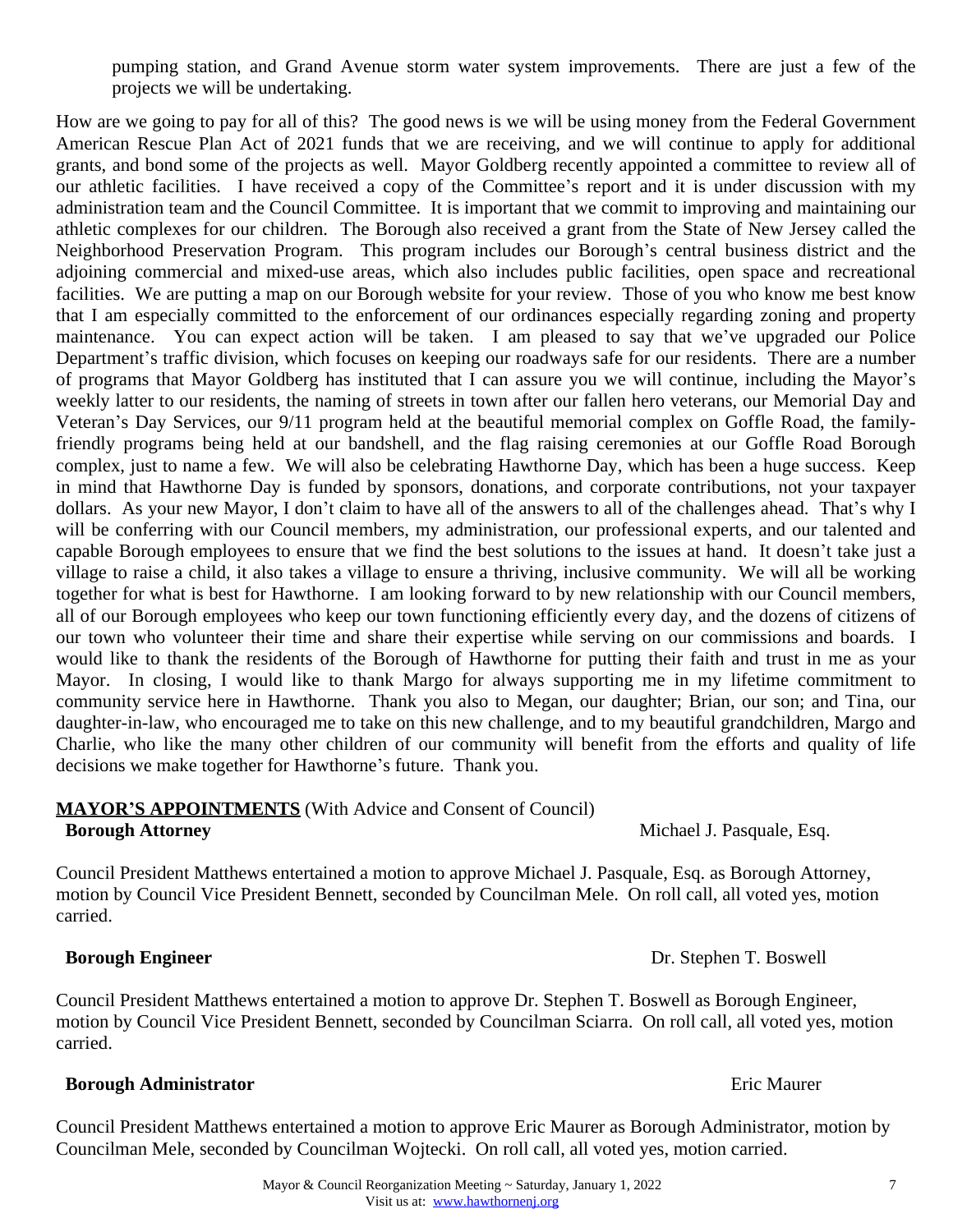# **Chief Financial Officer &** Laurie A. Foley  **Director of Revenue & Finance**

Council President Matthews entertained a motion to approve Laurie A. Foley as CFO & Director of Revenue & Finance, motion by Council Vice President Bennett, seconded by Councilwoman Sasso. On roll call, all voted yes, motion carried.

| <b>Prosecutor</b>                                                                       |                            | David C. Stanziale, Esq.                                                                                                                                                                                          |  |
|-----------------------------------------------------------------------------------------|----------------------------|-------------------------------------------------------------------------------------------------------------------------------------------------------------------------------------------------------------------|--|
| <b>Assistant Prosecutor</b>                                                             |                            | Hisham I. Masri, Esq.                                                                                                                                                                                             |  |
| <b>Public Defender</b>                                                                  |                            | Richard Baldi, Esq.                                                                                                                                                                                               |  |
| <b>Board of Health Members</b>                                                          |                            | Victor Terraglia, Jr.                                                                                                                                                                                             |  |
|                                                                                         |                            | Helen Pasquale                                                                                                                                                                                                    |  |
|                                                                                         |                            | Sherrine Schuldt                                                                                                                                                                                                  |  |
|                                                                                         |                            | <b>Christopher Connolly</b>                                                                                                                                                                                       |  |
| <b>Library Board of Trustees</b>                                                        |                            | Joseph Metzler                                                                                                                                                                                                    |  |
| <b>Environmental Commission Members</b>                                                 |                            | Rayna Laiosa; Mary Mahon;                                                                                                                                                                                         |  |
|                                                                                         |                            | Michael Mariani; Carol Robertson;                                                                                                                                                                                 |  |
|                                                                                         |                            | Dawn Zagatta                                                                                                                                                                                                      |  |
| <b>Zoning Board of Adjustment Members</b>                                               |                            | Eleanor Conley Wenzke; Lyle Hatch;                                                                                                                                                                                |  |
|                                                                                         |                            | Victor Cuttitta, Jr.; Jodi DeMarco;                                                                                                                                                                               |  |
|                                                                                         |                            | Marco A. Totaro;                                                                                                                                                                                                  |  |
| Zoning Board of Adjustment Member Alternate #1                                          |                            | Brian J. Lind                                                                                                                                                                                                     |  |
| Zoning Board of Adjustment Member Alternate #2                                          |                            | Danilo Ramirez                                                                                                                                                                                                    |  |
| <b>Risk Management Consultant</b>                                                       |                            | David Vozza, Vozza Agency                                                                                                                                                                                         |  |
| <b>Environmental Commission Members, motion carried.</b><br><b>MAYOR'S APPOINTMENTS</b> |                            | Council President Matthews entertained a motion to approve, motion by Councilman Sciarra, seconded by<br>Councilman Mele. On roll call, all voted yes, with the exception of Councilwoman Laiosa who abstained on |  |
| <b>Shade Tree Commission Members</b>                                                    |                            | Albert Ianacone;                                                                                                                                                                                                  |  |
|                                                                                         |                            | Jodi DeMarco                                                                                                                                                                                                      |  |
| <b>Shade Tree Commission Member Alternate #1</b>                                        |                            | Leslie Hines                                                                                                                                                                                                      |  |
| <b>Shade Tree Commission Member Alternate #2</b>                                        |                            | John Manke                                                                                                                                                                                                        |  |
| <b>Municipal Alliance Committee Members</b>                                             |                            |                                                                                                                                                                                                                   |  |
| Nancy Agnello, Chair                                                                    | <b>Brian Cosgrove</b>      | Sherrine Schuldt                                                                                                                                                                                                  |  |
| Kyle Graham                                                                             | <b>Matt Corvo</b>          | Richard Spirito, Jr.                                                                                                                                                                                              |  |
| Thomas J. Bushnauskas                                                                   | Capt. Robert King          | Det./Sgt. Ian Spohn                                                                                                                                                                                               |  |
| Capt. Joseph Carr                                                                       | Police Chief James Knepper | Pastor Howard Van Dyk                                                                                                                                                                                             |  |
| Kelly Clifford                                                                          | Honorable John Meola       | Lt. Benjamin Veenema                                                                                                                                                                                              |  |
| Diana Connolly                                                                          | Helen Pasquale             | Karen Rambala                                                                                                                                                                                                     |  |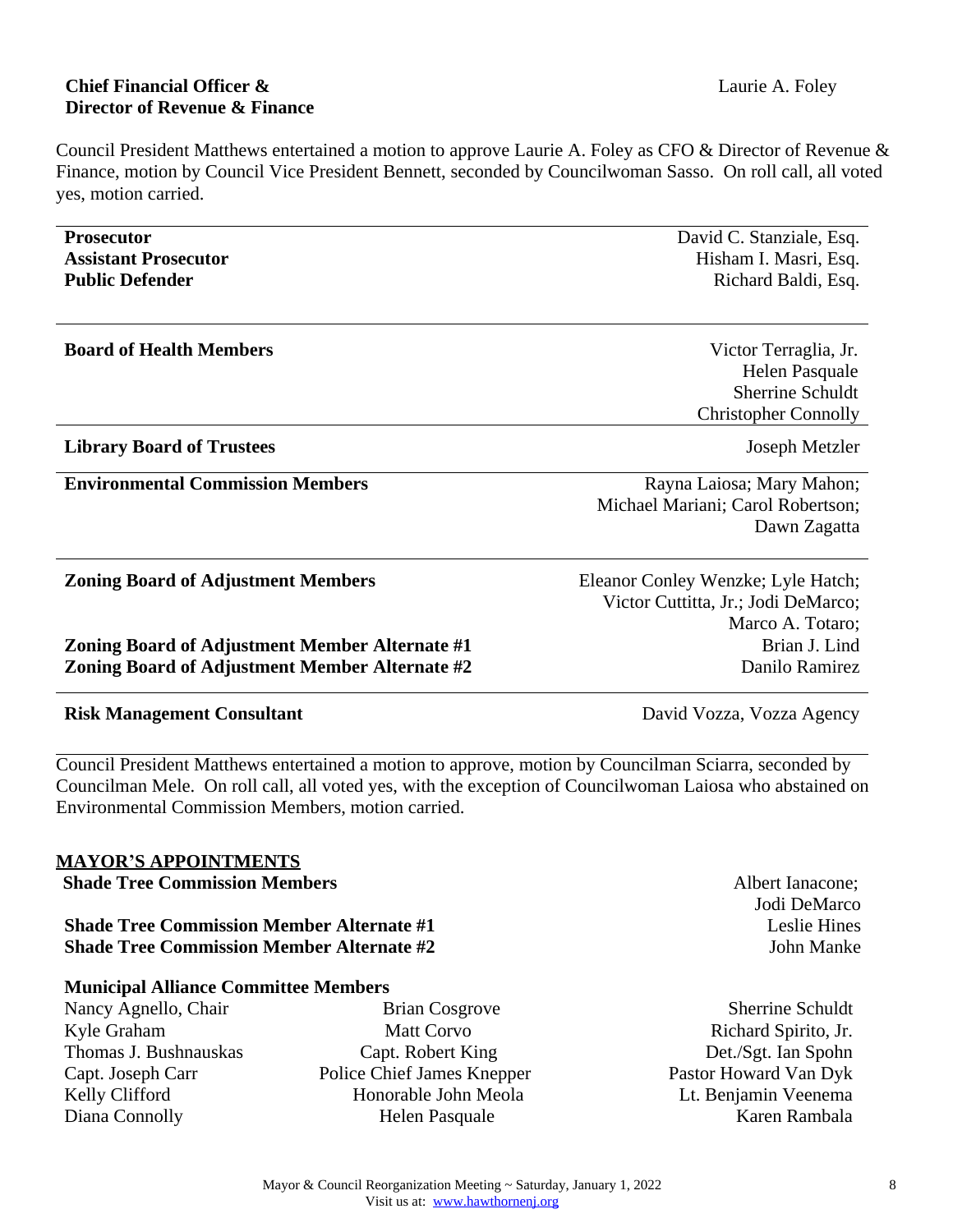**Board of Recreation Committee Members** James Hayes, Sr.; Susan Deitrich;

Erick Gill

| <b>Planning Board Class IV Members</b>            |
|---------------------------------------------------|
| <b>Planning Board Alternate No. 2 Member</b>      |
| <b>Acting DPW Director</b>                        |
| <b>Public Agency Compliance Officer</b>           |
| <b>Alternate Rep Solid Waste Advisory Council</b> |
|                                                   |

 Robert Lucibello; Gene DeAugustines Robert Verrengia Eric Maurer Eric Maurer Eric Maurer

**Chief of the Bureau of Fire Prevention, Land Use Administrator & Housing Officer**

Gene DeAugustines

Council President Matthews entertained a motion to record, motion by Council Vice President Bennett, seconded by Councilman Sciarra. Carried on voice vote.

### **COUNCIL APPOINTMENTS**

**CA-1** Appointment of the 2022 Municipal Auditors Suplee, Clooney & Company

Council President Matthews entertained a motion to approve, moved by Councilman Mele, seconded by Councilman Sciarra. On roll call, all voted yes, motion carried.

**CA-2** Planning Board Class III Member/Council Representative, Frank Matthews

Council Vice President Bennett entertained a motion to approve, moved by Councilman Sciarra, seconded by Councilwoman Sasso. On roll call, all voted yes with the exception of Council President Matthews who abstained, motion carried. Mayor Lane administered the Oath of Office.

### **RESOLUTIONS**

## **CONSENT AGENDA: R 1-22 through R 22-22**

### **R 1-22 Introduced by Council Vice President Bennett**

WHEREAS, N.J.S.A. 40A:4-19 provides that where contracts, commitments of payments are to be made prior to the final adoption of the 2022 budget, temporary appropriations should be made for the purposes and amounts required in the manner and time therein provided; and

WHEREAS, this resolution will take effect on the first day of January 2022; and

WHEREAS, the said temporary appropriations are limited to 26.25% of the total appropriation in the 2021 budget, exclusive of any appropriations for Debt Service, Public Assistance and Capital Improvement Fund in the said 2022 budget.

NOW, THEREFORE, BE IT RESOLVED, by the Municipal Council of the Borough of Hawthorne, that the following temporary appropriations be made and that a certified copy of this resolution be transmitted to the Treasurer for her records.

### **R 2-22 Introduced by Council Vice President Bennett**

WHEREAS, the Petty Cash Funds for the Treasury is returned to general funds as of December 31, 2022 and must be re-established.

NOW, THEREFORE, BE IT RESOLVED, by the Municipal Council of the Borough of Hawthorne, that the Treasurer be and is hereby authorized to draw a check on the Current Fund and as follows:

| Department | Custodian       | Amount   | Fund    |
|------------|-----------------|----------|---------|
| Treasury   | Laurie A. Foley | \$300.00 | Current |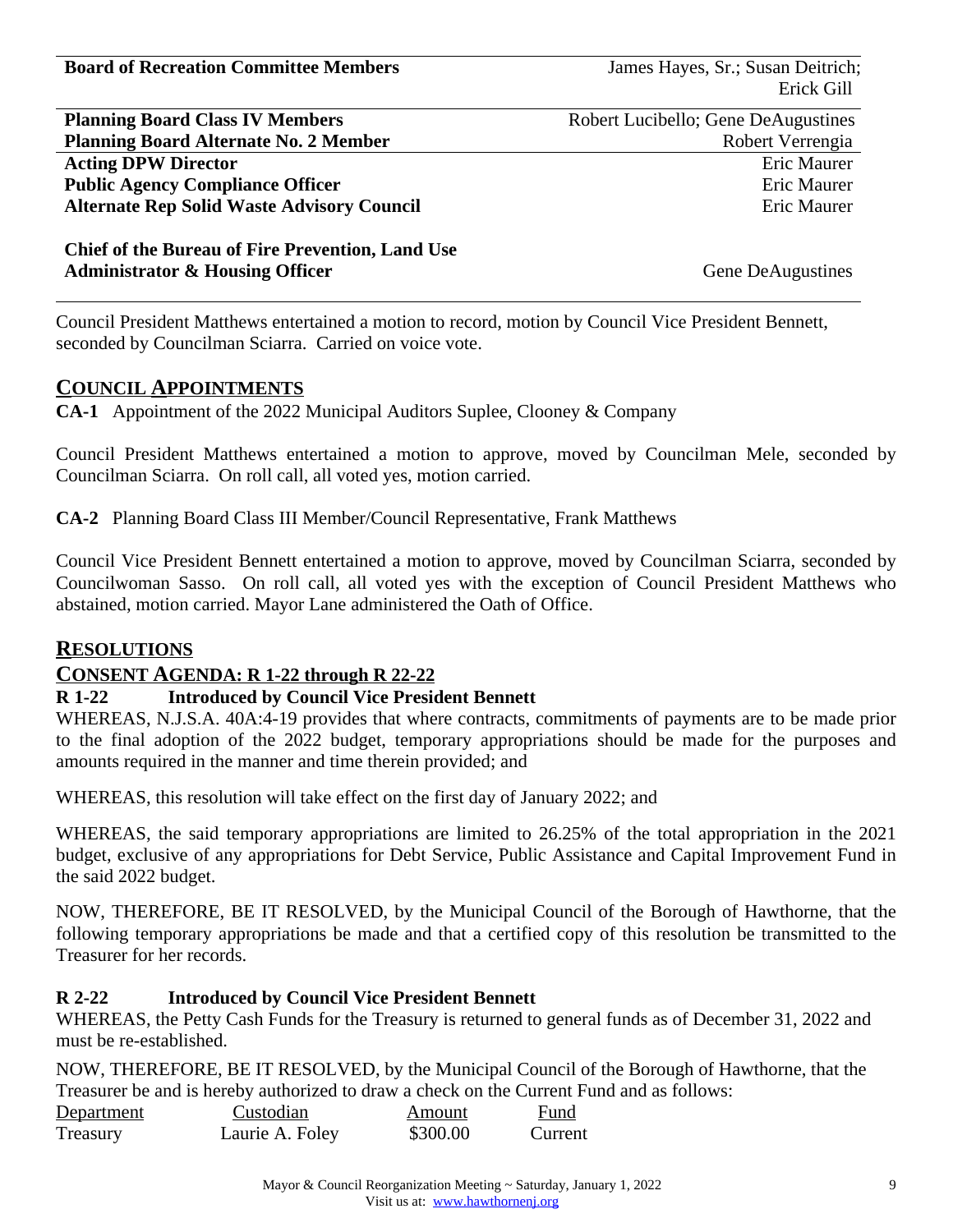# **R 3-22 Introduced by Council Vice President Bennett**

WHEREAS, N.J.S.A. 40A:5-14 mandates that the governing body of a municipal corporation shall, by resolution passed by a majority vote of the full membership thereof, designate as a depository of its monies a bank or trust company having its place of business in the state and organized under the laws of the United States or this state.

NOW, THEREFORE, BE IT RESOLVED on this 1st day of January, 2022, by the Council of the Borough of Hawthorne, County of Passaic, State of New Jersey, that:

- 1. Columbia Savings Bank, Hawthorne, N.J.
- 2. Spencer Savings Bank, Saddle Brook, N.J.
- 3. New Jersey Cash Management Fund, Division of Investment, Department of Treasury, Trenton, N.J.

be and are hereby designated as depositories for the Borough of Hawthorne for the year 2022.

Prior to the deposit of any municipal funds in the above-mentioned depositories, said bank shall file with the Chief Financial Officer a statement indicating that the bank is covered under the Government Units Deposit Protection Act (R.S. 17:9-41).

## **R 4-22 Introduced by Council Vice President Bennett**

WHEREAS, as per N.J.S.A. 40:53 1-2, the Borough of Hawthorne designates the following newspapers as legal papers for the Year 2022:

> The Herald News The Record The Newark Star Ledger

# **R 5-22 Introduced by Council Vice President Bennett**

WHEREAS, the Municipal Council of the Borough of Hawthorne has previously adopted rules, protocols and resolutions setting forth procedural matters for the conduct and operation of the Council meetings and business; and

WHEREAS, the Municipal Council wishes to extend and continue all such rules and resolutions;

NOW THEREFORE, BE IT RESOLVED, that the Municipal Council of the Borough of Hawthorne does hereby ratify and reaffirm all previously adopted procedural rules, protocols and resolutions for the year 2022.

# **R 6-22** 2022 Professional Services Contract for Borough Engineer

WHEREAS, the Borough Council of the Borough of Hawthorne has the need for the services of a Municipal Engineer for the year 2022 and has determined to award the same as a non-fair and open contract pursuant to the provisions of NJSA 19:44A 20.5; and

WHEREAS, the Borough Clerk has determined and certified in writing that the value of the contract will exceed \$17,500; and

WHEREAS, the Local Public Contracts Law, N.J.S.A. 40A:11-5 permits a contract for professional services to be awarded without the need for competitive bids; and

WHEREAS, N.J.S.A. 40A-11-5 requires that the award of contracts for professional services be publicly advertised; and

WHEREAS, Dr. Stephen T. Boswell and Boswell Engineering, has submitted a proposal and contract for said engineering services, with both fixed rate and hourly based general services on behalf of the Borough in an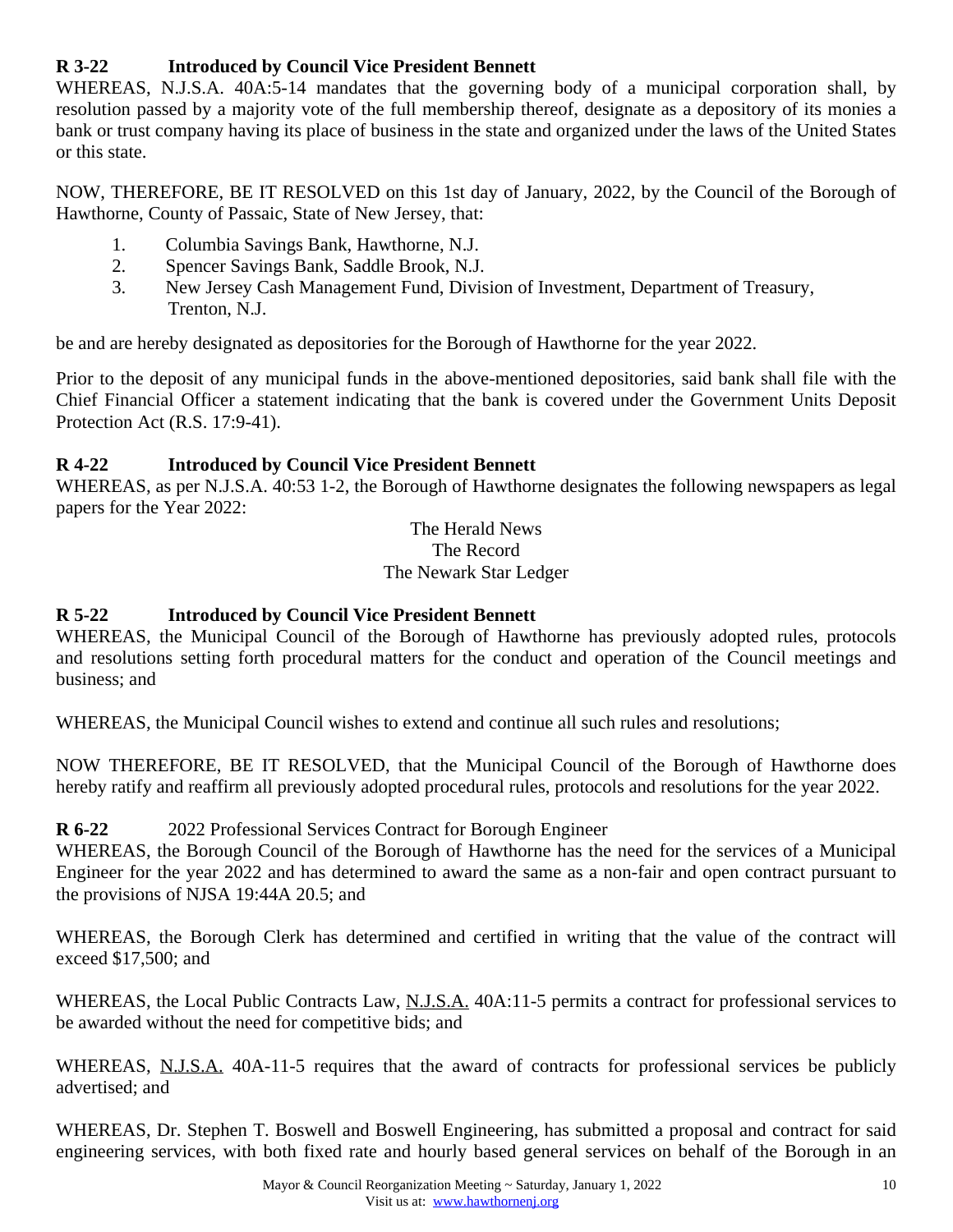amount not to exceed \$190,000 absent further action by the Council, as well as project based and escrow services, said contract to be available for inspection in the office of the Borough Clerk; and

WHEREAS, the Administration recommends the award of contract to Dr. Stephen T. Boswell and Boswell Engineering, based upon experience in the given field, familiarity with the Borough of Hawthorne and the submission of a contract within the expectation of the budget for such services; and

WHEREAS, Dr. Stephen T. Boswell and Boswell Engineering has submitted to the Borough of Hawthorne a duly completed entity disclosure certification which certifies that Dr. Stephen T. Boswell and Boswell Engineering has not made any reportable contributions to a political or candidate committee in the Borough of Hawthorne in the previous one year and that the contract will prohibit Dr. Stephen T. Boswell and Boswell Engineering from making any reportable contributions during the term of the contract;

NOW THEREFORE, BE IT RESOLVED, by the Borough Council of the Borough of Hawthorne, County of Passaic, State of New Jersey, as follows:

1. The Mayor and the Clerk of the Borough of Hawthorne are hereby authorized and directed to enter into a contract with Dr. Stephen T. Boswell of the engineering firm Boswell Engineering for engineering services as Municipal Engineer for the period of January 1, 2022, through December 31, 2022, in accordance with the attached contract and at the rate of compensation as set forth in the contract as annexed.

2. The contract is entered into without competitive bidding as "Professional Service," pursuant to the Local Public Contracts Law as this is a professional service within the meaning of the law.

3. The award of this contract is subject to certification of funds by the Chief Financial Officer.

4. Notice of this award or a copy of the Resolution shall be published in the official newspaper of the Borough of Hawthorne within ten (10) days of passage as required.

5. The Business Disclosure Entity Certification and Determination of Value shall be placed on file with a true copy of this resolution.

## **R 7-22 Introduced by Council Vice President Bennett**

WHEREAS, the Borough Council of the Borough of Hawthorne has the need for the services of a Municipal Planning Consultant for the year 2022 and has determined to award the same as a non-fair and open contract pursuant to the provisions of NJSA 19:44A 20.5; and

WHEREAS, the Borough Clerk has determined and certified in writing that the value of the contract will exceed \$17,500; and

WHEREAS, the Local Public Contracts Law, N.J.S.A. 40A:11-5 permits a contract for professional services to be awarded without the need for competitive bids; and

WHEREAS, N.J.S.A. 40A-11-5 requires that the award of contracts for professional services be publicly advertised; and

WHEREAS, Joseph H. Burgis, P.P., AICP and Burgis Associates, Inc., has submitted a proposal and contract for said planning consulting services, based upon provision of general consulting services to the Borough as well as project based services as may be awarded by the Council, and escrow services, all services billed at hourly rates, with the general consulting services not to exceed \$20,000 absent further Council action, said contract to be available for inspection in the office of the Borough Clerk; and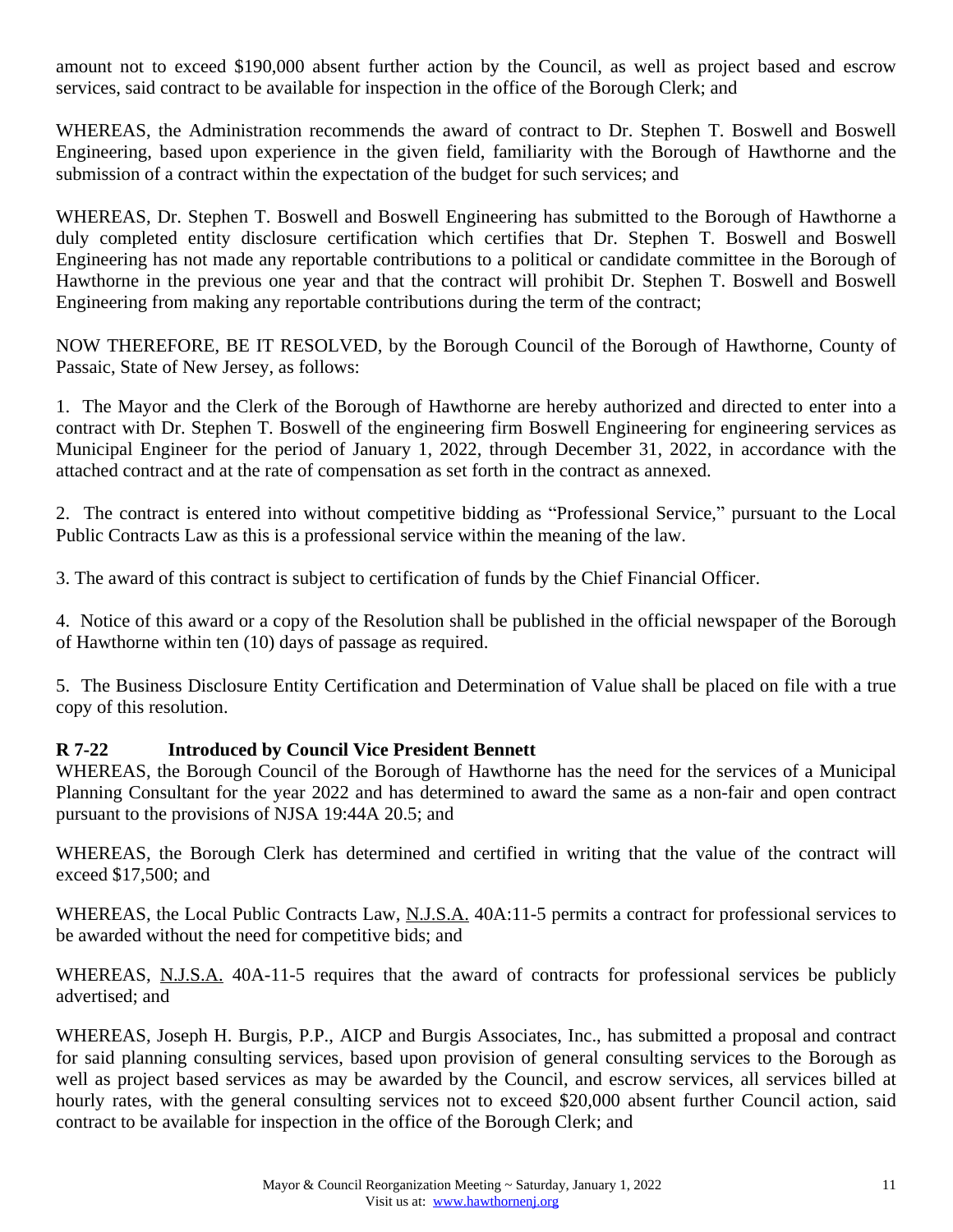WHEREAS, the Administration recommends the award of contract to Joseph H. Burgis, P.P., AICP and Burgis Associates, Inc., based upon experience in the given field, familiarity with the Borough of Hawthorne and the submission of a contract within the expectation of the budget for such services; and

WHEREAS, Joseph H. Burgis, P.P., AICP and Burgis Associates, Inc., has submitted to the Borough of Hawthorne a duly completed entity disclosure certification which certifies that Joseph H. Burgis, P.P., AICP and Burgis Associates, Inc., has not made any reportable contributions to a political or candidate committee in the Borough of Hawthorne in the previous one year and that the contract will prohibit Joseph H. Burgis, P.P., AICP and Burgis Associates, Inc., from making any reportable contributions during the term of the contract;

NOW THEREFORE, BE IT RESOLVED, by the Borough Council of the Borough of Hawthorne, County of Passaic, State of New Jersey, as follows:

1. The Mayor and the Clerk of the Borough of Hawthorne are hereby authorized and directed to enter into a contract with Joseph H. Burgis, P.P., AICP of the planning services firm of Burgis Associates, Inc., as the Municipal Planning Consultant for the period of January 1, 2022, through December 31, 2022, in accordance with the attached contract and at the rate of compensation as set forth in the contract as annexed.

2. The contract is entered into without competitive bidding as "Professional Service," pursuant to the Local Public Contracts Law as this is a professional service within the meaning of the law.

3. The award of this contract is subject to certification of funds by the Chief Financial Officer.

4. Notice of this award or a copy of the Resolution shall be published in the official newspaper of the Borough of Hawthorne within ten (10) days of passage as required.

5. The Business Disclosure Entity Certification and Determination of Value shall be placed on file with a true copy of this resolution.

## **R 8-22 Introduced by Council Vice President Bennett**

WHEREAS, the Borough Council of the Borough of Hawthorne will require professional services of Special Labor and Employment Counsel for legal services for the year 2022 and has determined to award the same as a non-fair and open contract pursuant to the provisions of NJSA 19:44A 20.5; and

WHEREAS, the Borough Clerk has determined and certified in writing that the value of the contract will exceed \$17,500; and

WHEREAS, the Local Public Contracts Law, N.J.S.A. 40A:11-5 permits a contract for professional services to be awarded without the need for competitive bids; and

WHEREAS, N.J.S.A. 40A-11-5 requires that the award of contracts for professional services be publicly advertised; and

WHEREAS, Trimboli & Prusinowski, LLC, has submitted a proposal and contract for said special labor counsel legal services, setting forth an hourly rate for such services with the contract value not to exceed \$18,000 absent further Council action, said contract to be available for inspection in the office of the Borough Clerk; and

WHEREAS, the Administration recommends the award of contract to Trimboli & Prusinowski, LLC, based upon experience in the given field, familiarity with the Borough of Hawthorne and the submission of a contract within the expectation of the budget for such services; and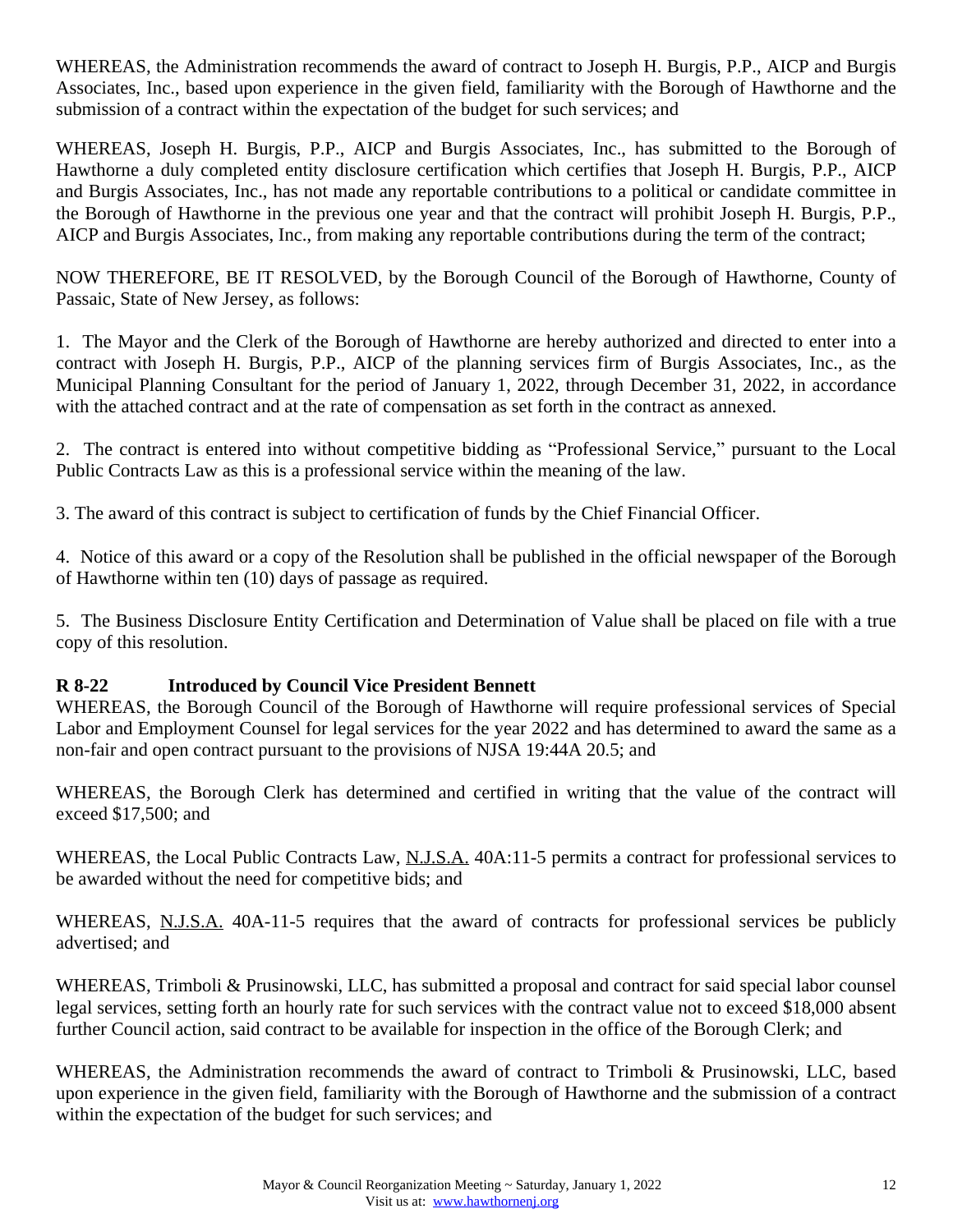WHEREAS, Trimboli & Prusinowski, LLC, has submitted to the Borough of Hawthorne a duly completed Entity Disclosure Certification which certifies that Trimboli & Prusinowski, LLC, has not made any reportable contributions to a political or candidate committee in the Borough of Hawthorne in the previous one year and that the contract will prohibit Trimboli & Prusinowski, LLC, from making any reportable contributions during the term of the contract;

NOW THEREFORE, BE IT RESOLVED, by the Borough Council of the Borough of Hawthorne, County of Passaic, State of New Jersey, as follows:

1. The Mayor and the Clerk of the Borough of Hawthorne are hereby authorized and directed to enter into a contract with Trimboli & Prusinowski, LLC, for professional services of Special Labor and Employment Counsel for legal services for the period of January 1, 2022, through December 31, 2022, in accordance with the attached contract and at the rate of compensation as set forth in the contract as annexed.

2. The contract is entered into without competitive bidding as "Professional Service," pursuant to the Local Public Contracts Law as this is a professional service within the meaning of the law.

3. The award of this contract is subject to certification of funds by the Chief Financial Officer.

4. Notice of this award or a copy of the Resolution shall be published in the official newspaper of the Borough of Hawthorne within ten (10) days of passage as required.

5. The Business Disclosure Entity Certification and Determination of Value shall be placed on file with a true copy of this resolution.

# **R 9-22 Introduced by Council Vice President Bennett**

WHEREAS, the Municipal Council of the Borough of Hawthorne has the need for the professional services of Bond Counsel legal services for the year 2022 and has determined to award the same as a non-fair and open contract pursuant to the provisions of NJSA 19:44A 20.5; and

WHEREAS, the Borough Clerk has determined and certified in writing that the value of the contract will not exceed \$17,500; and

WHEREAS, the Local Public Contracts Law, N.J.S.A. 40A:11-5 permits a contract for professional services to be awarded without the need for competitive bids; and

WHEREAS, N.J.S.A. 40A-11-5 requires that the award of contracts for professional services be publicly advertised; and

WHEREAS, McManimon, Scotland & Baumann, LLC, has submitted a proposal and contract for said bond counsel legal services, with an amount not to exceed \$5,000 absent further Council action, said contract to be available for inspection in the office of the Borough Clerk; and

WHEREAS, the Administration recommends the award of contract to McManimon, Scotland & Baumann, LLC, based upon experience in the given field, familiarity with the Borough of Hawthorne and the submission of a contract within the expectation of the budget for such services; and

WHEREAS, McManimon, Scotland & Baumann, LLC, has submitted to the Borough of Hawthorne a duly completed Entity Disclosure Certification which certifies that McManimon, Scotland & Baumann, LLC, has not made any reportable contributions to a political or candidate committee in the Borough of Hawthorne in the previous one year and that the contract will prohibit McManimon, Scotland & Baumann, LLC, from making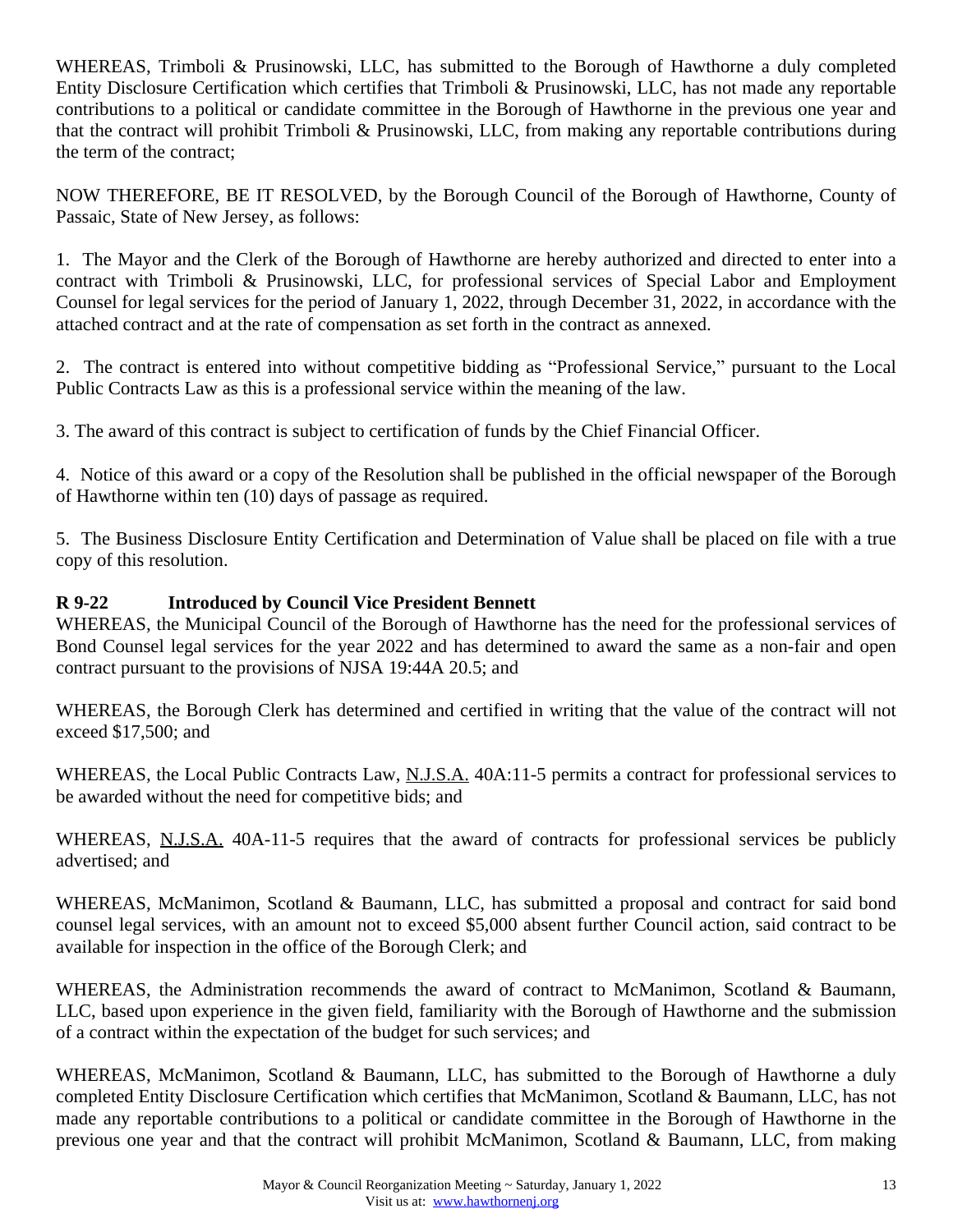any reportable contributions during the term of the contract in the event the value of the contract exceeds \$17,500;

NOW THEREFORE, BE IT RESOLVED, by the Borough Council of the Borough of Hawthorne, County of Passaic, State of New Jersey, as follows:

1. The Mayor and the Clerk of the Borough of Hawthorne are hereby authorized and directed to enter into a contract with McManimon, Scotland & Baumann, LLC, for bond counsel legal services for the period of January 1, 2022, through December 31, 2022, in accordance with the attached contract and at the rate of compensation as set forth in the contract as annexed.

2. The contract is entered into without competitive bidding as "Professional Service," pursuant to the Local Public Contracts Law as this is a professional service within the meaning of the law.

3. The award of this contract is subject to certification of funds by the Chief Financial Officer.

4. Notice of this award or a copy of the Resolution shall be published in the official newspaper of the Borough of Hawthorne within ten (10) days of passage as required.

5. The Business Disclosure Entity Certification and Determination of Value shall be placed on file with a true copy of this resolution.

# **R 10-22 Introduced by Council Vice President Bennett**

WHEREAS, the Municipal Council of the Borough of Hawthorne has the need for the services of a Municipal Attorney for the year 2022 and has determined to award the same as a non-fair and open contract pursuant to the provisions of NJSA 19:44A 20.5; and

WHEREAS, the Borough Clerk has determined and certified in writing that the value of the contract will exceed \$17,500; and

WHEREAS, the Local Public Contracts Law, N.J.S.A. 40A:11-5 permits a contract for professional services to be awarded without the need for competitive bids; and

WHEREAS, N.J.S.A. 40A-11-5 requires that the award of contracts for professional services be publicly advertised; and

WHEREAS, Michael J. Pasquale, Esq., has submitted a proposal and contract for said legal services, with both retainer service and hourly rate services, with a total amount not to exceed \$120,000 absent further Council action, said contract to be available for inspection in the office of the Borough Clerk; and

WHEREAS, the Administration recommends the award of contract to Michael J. Pasquale, Esq., based upon experience in given field, familiarity with the Borough of Hawthorne and the submission of a contract within the expectation of the budget for such services; and

WHEREAS, Michael J. Pasquale, Esq., has submitted to the Borough of Hawthorne a duly completed Entity Disclosure Certification which certifies that Michael J. Pasquale, Esq. and Michael J. Pasquale & Associates has not made any reportable contributions to a political or candidate committee in the Borough of Hawthorne in the previous one year and that the contract will prohibit Michael J. Pasquale, Esq. and Michael J. Pasquale & Associates from making any reportable contributions during the term of the contract;

NOW THEREFORE, BE IT RESOLVED, by the Borough Council of the Borough of Hawthorne, County of Passaic, State of New Jersey, as follows: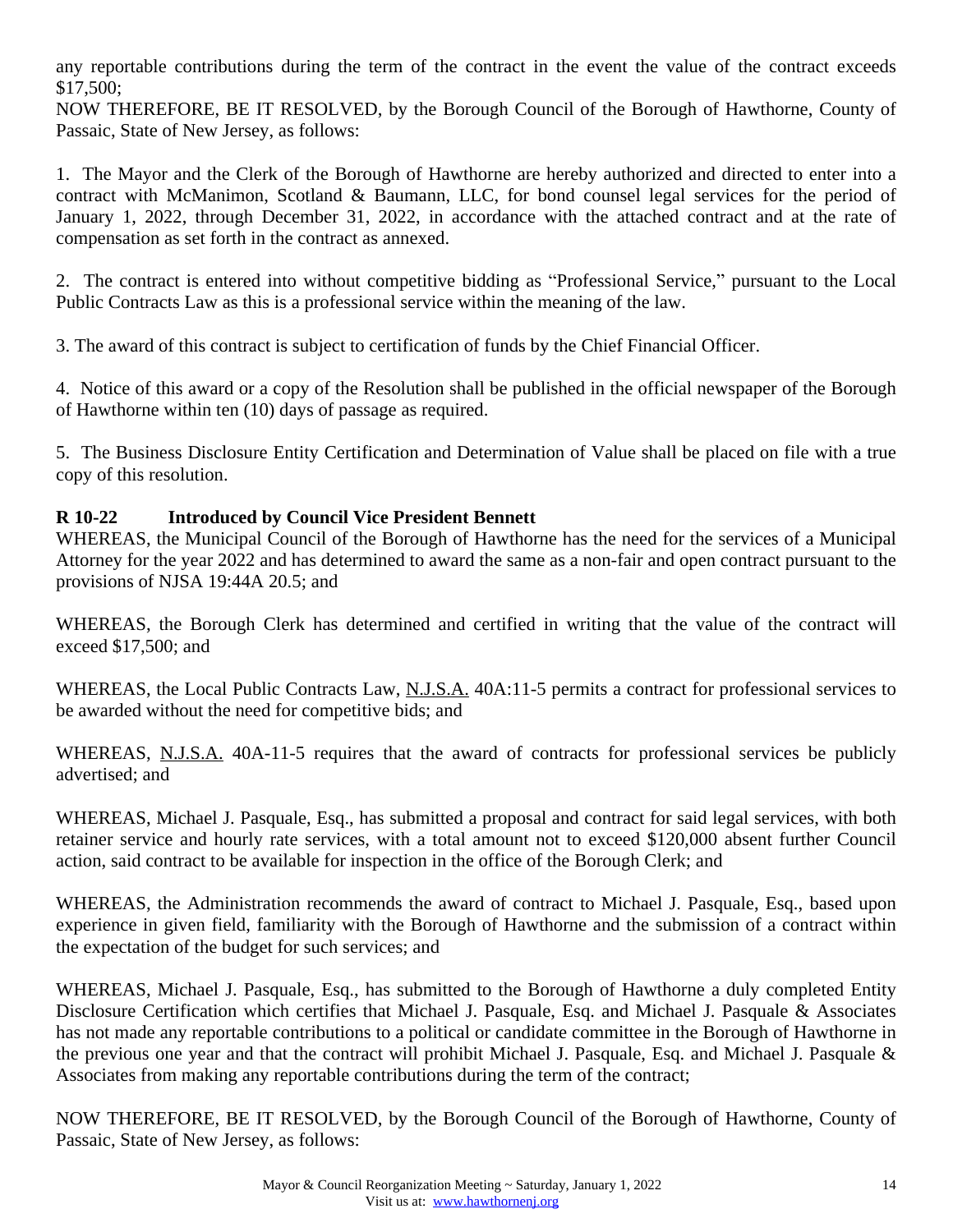1. The Mayor and the Clerk of the Borough of Hawthorne are hereby authorized and directed to enter into a contract with Michael J. Pasquale, Esq., of the law firm of Michael J. Pasquale & Associates, for legal services as Municipal Attorney for the period of January 1, 2022, through December 31, 2022, in accordance with the attached contract and at the rate of compensation as set forth in the contract as annexed.

2. The contract is entered into without competitive bidding as "Professional Service," pursuant to the Local Public Contracts Law as this is a professional service within the meaning of the law.

3. The award of this contract is subject to certification of funds by the Chief Financial Officer.

4. Notice of this award or a copy of the Resolution shall be published in the official newspaper of the Borough of Hawthorne within ten (10) days of passage as required.

5. The Business Disclosure Entity Certification and Determination of Value shall be placed on file with a true copy of this resolution.

# **R 11-22 Introduced by Council Vice President Bennett**

WHEREAS, the Municipal Council of the Borough of Hawthorne has the need for the professional services of a Registered Municipal Accountant for the year 2022 and has determined to award the same as a non-fair and open contract pursuant to the provisions of NJSA 19:44A 20.5; and

WHEREAS, the Borough Clerk has determined and certified in writing that the value of the contract will exceed \$17,500; and

WHEREAS, the Local Public Contracts Law, N.J.S.A. 40A:11-5 permits a contract for professional services to be awarded without the need for competitive bids; and

WHEREAS, N.J.S.A. 40A-11-5 requires that the award of contracts for professional services be publicly advertised; an8

WHEREAS, Robert Swisher, CPA, RMA, and the firm of Suplee, Clooney & Company, has submitted a proposal and contract for said for said accounting services, with a contract value not to exceed \$45,900, said contract to be available for inspection in the office of the Borough Clerk; and

WHEREAS, the Administration recommends the award of contract to Robert Swisher, CPA, RMA, and the firm of Suplee, Clooney & Company, based upon experience in the given field, familiarity with the Borough of Hawthorne and the submission of a contract within the expectation of the budget for such services; and

WHEREAS, Robert Swisher, CPA, RMA, and the firm of Suplee, Clooney & Company, has submitted to the Borough of Hawthorne a duly completed Entity Disclosure Certification which certifies that Robert Swisher, CPA, RMA, and the firm of Suplee, Clooney & Company has not made any reportable contributions to a political or candidate committee in the Borough of Hawthorne in the previous one year and that the contract will prohibit Robert Swisher, CPA, RMA, and the firm of Suplee, Clooney & Company from making any reportable contributions during the term of the contract;

NOW THEREFORE, BE IT RESOLVED, by the Borough Council of the Borough of Hawthorne, County of Passaic, State of New Jersey, as follows:

1. The Mayor and the Clerk of the Borough of Hawthorne are hereby authorized and directed to enter into a contract with Robert Swisher, CPA, RMA, and the firm of Suplee, Clooney & Company for accounting services for the period of January 1, 2022, through December 31, 2022, in accordance with the attached contract and at the rate of compensation as set forth in the contract as annexed.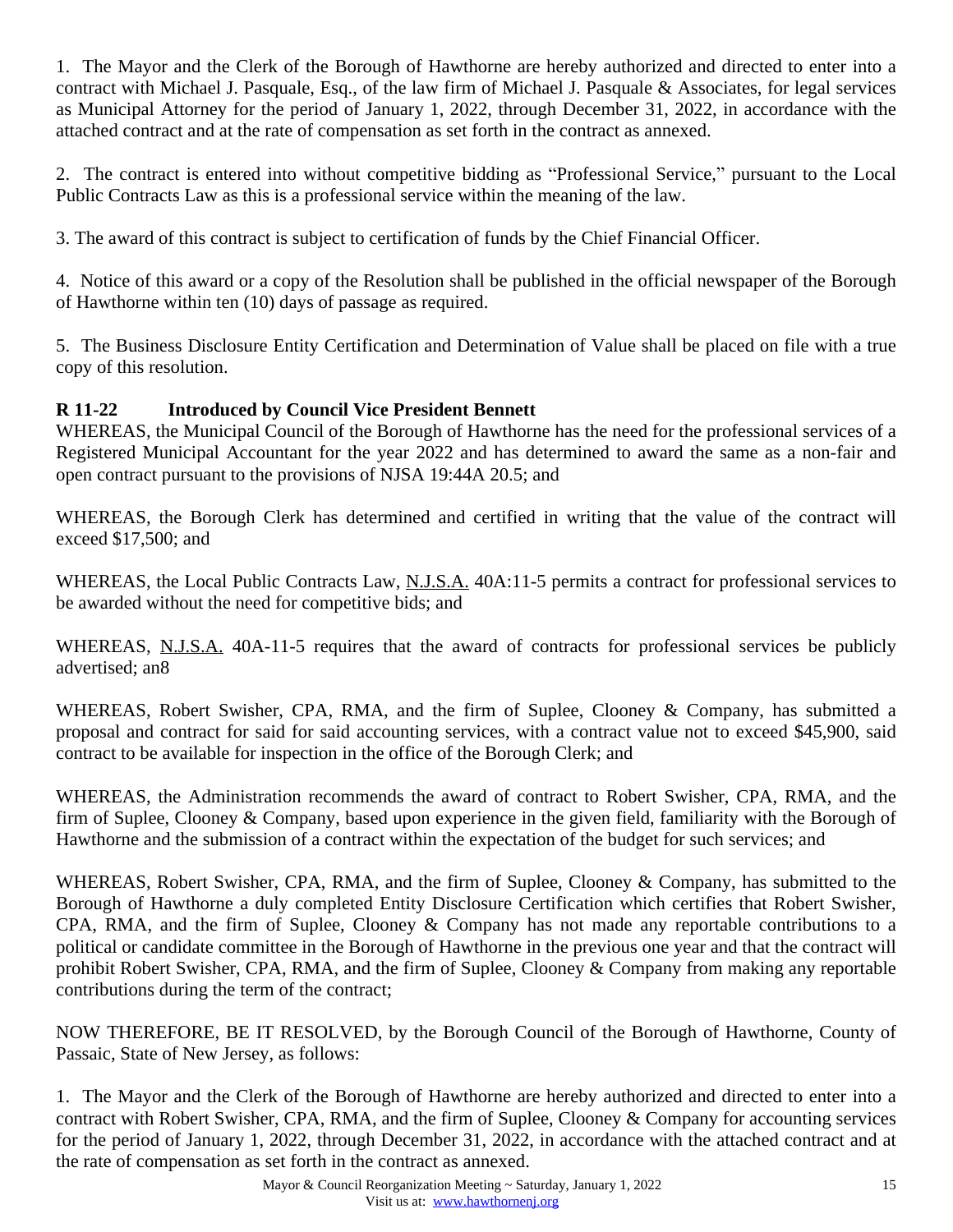2. The contract is entered into without competitive bidding as "Professional Service," pursuant to the Local Public Contracts Law as this is a professional service within the meaning of the law.

3. The award of this contract is subject to certification of funds by the Chief Financial Officer.

4. Notice of this award or a copy of the Resolution shall be published in the official newspaper of the Borough of Hawthorne within ten (10) days of passage as required.

5. The Business Disclosure Entity Certification and Determination of Value shall be placed on file with a true copy of this resolution.

# **R 12-22 Introduced by Council Vice President Bennett**

WHEREAS, the Municipal Council of the Borough of Hawthorne has the need for the professional services of a Risk Management consultant for the year 2022 and has determined to award the same as a non-fair and open contract pursuant to the provisions of NJSA 19:44A 20.5; and

WHEREAS, the Borough Clerk has determined and certified in writing that the value of the contract will exceed \$17,500; and

WHEREAS, the Local Public Contracts Law, N.J.S.A. 40A:11-5 permits a contract for professional services to be awarded without the need for competitive bids; and

WHEREAS, N.J.S.A. 40A-11-5 requires that the award of contracts for professional services be publicly advertised; and

WHEREAS, David Vozza and the Vozza Agency, Inc., has submitted a proposal and contract for said risk management services, with a contract value not to exceed \$34,900, said contract to be available for inspection in the office of the Borough Clerk; and

WHEREAS, the Administration recommends the award of contract to David Vozza and the Vozza Agency, Inc., based upon experience in the given field, familiarity with the Borough of Hawthorne and the submission of a contract within the expectation of the budget for such services; and

WHEREAS, David Vozza and the Vozza Agency, Inc., has submitted to the Borough of Hawthorne a duly completed Entity Disclosure Certification which certifies that David Vozza and the Vozza Agency, Inc., has not made any reportable contributions to a political or candidate committee in the Borough of Hawthorne in the previous one year and that the contract will prohibit David Vozza and the Vozza Agency, Inc. from making any reportable contributions during the term of the contract;

NOW THEREFORE, BE IT RESOLVED, by the Borough Council of the Borough of Hawthorne, County of Passaic, State of New Jersey, as follows:

1. The Mayor and the Clerk of the Borough of Hawthorne are hereby authorized and directed to enter into a contract with David Vozza and the Vozza Agency, Inc., for risk management services for the period of January 1, 2022, through December 31, 2022, in accordance with the attached contract and at the rate of compensation as set forth in the contract as annexed.

2. The contract is entered into without competitive bidding as "Professional Service," pursuant to the Local Public Contracts Law as this is a professional service within the meaning of the law.

3. The award of this contract is subject to certification of funds by the Chief Financial Officer.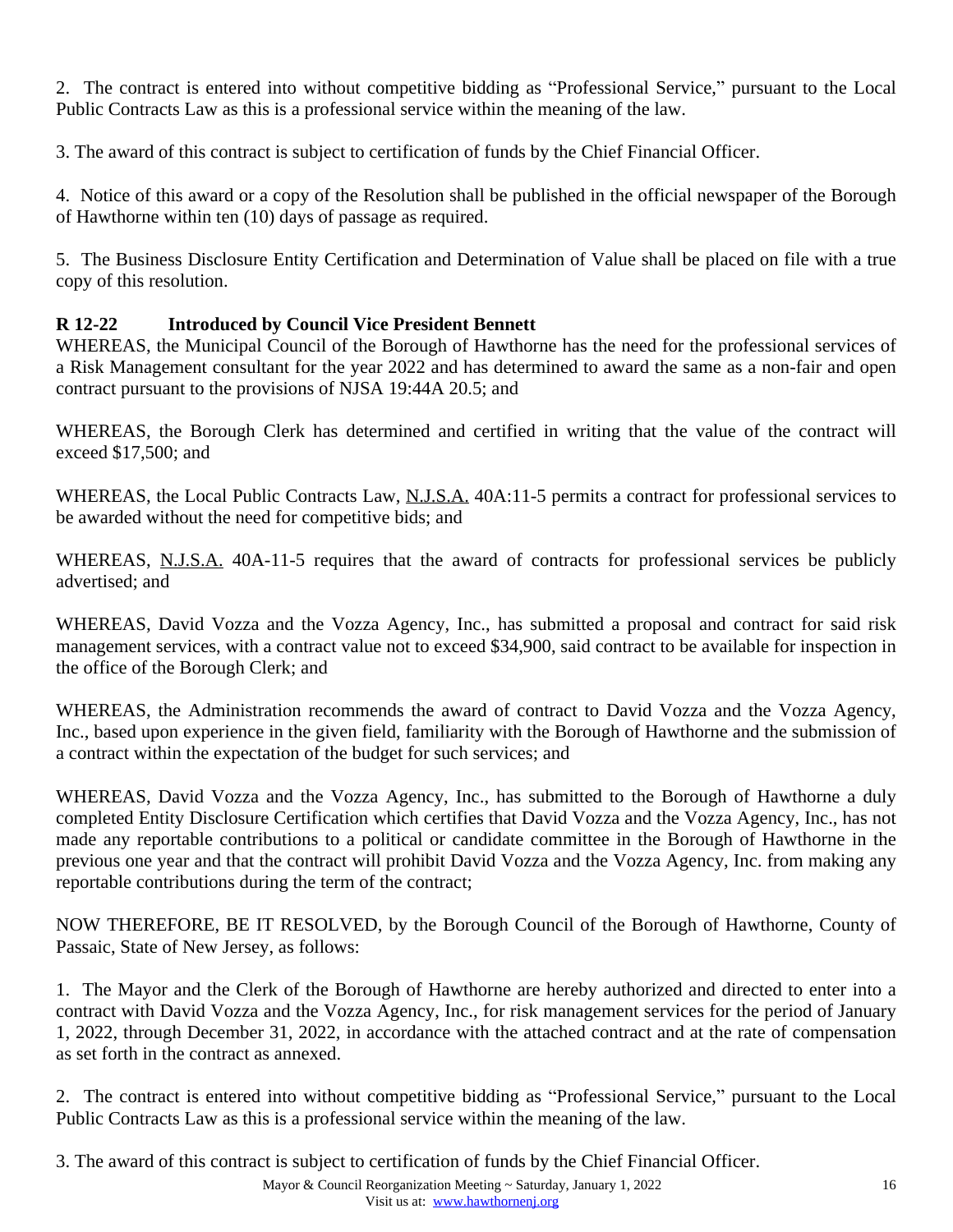4. Notice of this award or a copy of the Resolution shall be published in the official newspaper of the Borough of Hawthorne within ten (10) days of passage as required.

5. The Business Disclosure Entity Certification and Determination of Value shall be placed on file with a true copy of this resolution.

## **R 13-22 Introduced by Council Vice President Bennett**

WHEREAS, the Municipal Council of the Borough of Hawthorne has the need for the professional services of a Grant Writer for the year 2022 and has determined to award the same as a non-fair and open contract pursuant to the provisions of NJSA 19:44A 20.5; and

WHEREAS, the Borough Clerk has determined and certified in writing that the value of the contract will exceed \$17,500; and

WHEREAS, the Local Public Contracts Law, N.J.S.A. 40A:11-5 permits a contract for professional services to be awarded without the need for competitive bids; and

WHEREAS, N.J.S.A. 40A-11-5 requires that the award of contracts for professional services be publicly advertised; and

WHEREAS, Capital Alternatives Corporation, Inc., has submitted a proposal and contract for said grant writing services, with all payment to be project based and therefore not subject to a not to exceed value, said contract to be available for inspection in the office of the Borough Clerk; and

WHEREAS, the Administration recommends the award of contract to Capital Alternatives Corporation, Inc., based upon experience in the given field, familiarity with the Borough of Hawthorne and the submission of a contract within the expectation of the budget for such services; and

WHEREAS, Capital Alternatives Corporation, Inc., has submitted to the Borough of Hawthorne a duly completed Entity Disclosure Certification which certifies that Capital Alternatives Corporation, Inc., has not made any reportable contributions to a political or candidate committee in the Borough of Hawthorne in the previous one year and that the contract will prohibit Capital Alternatives Corporation, Inc., from making any reportable contributions during the term of the contract;

NOW THEREFORE, BE IT RESOLVED, by the Borough Council of the Borough of Hawthorne, County of Passaic, State of New Jersey, as follows:

1. The Mayor and the Clerk of the Borough of Hawthorne are hereby authorized and directed to enter into a contract with Capital Alternatives Corporation, Inc., for grant writing services for the period of January 1, 2022, through December 31, 2022, in accordance with the attached contract and at the rate of compensation as set forth in the contract as annexed.

2. The contract is entered into without competitive bidding as "Professional Service," pursuant to the Local Public Contracts Law as this is a professional service within the meaning of the law.

3. The award of this contract is subject to certification of funds by the Chief Financial Officer.

4. Notice of this award or a copy of the Resolution shall be published in the official newspaper of the Borough of Hawthorne within ten (10) days of passage as required.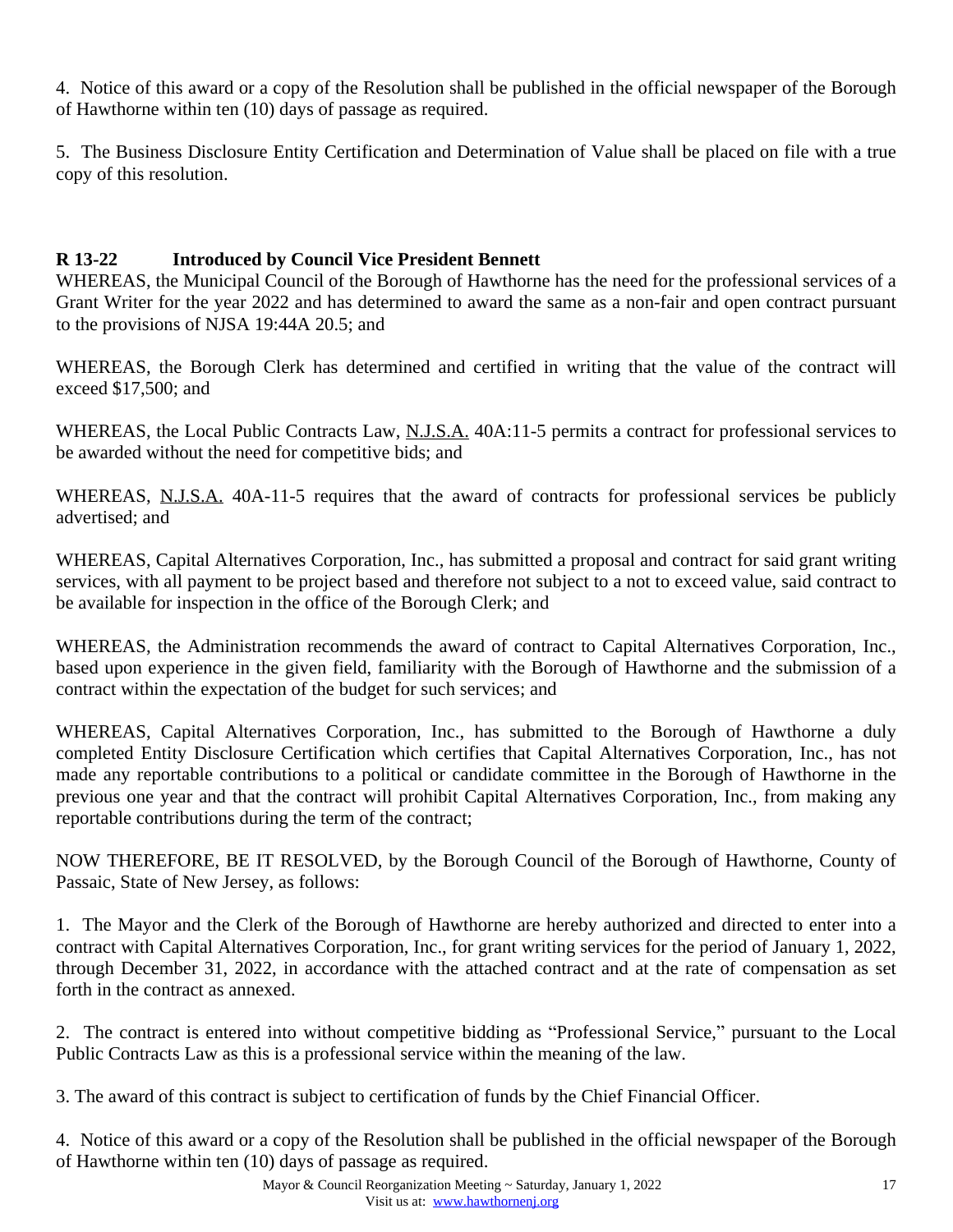5. The Business Disclosure Entity Certification and Determination of Value shall be placed on file with a true copy of this resolution.

## **R 14-22 Introduced by Council Vice President Bennett**

WHEREAS, the Borough of Hawthorne has determined to continue the use of a financial consultant as a professional service for the year 2022 and has determined to award the same as a non-fair and open contract pursuant to the provisions of NJSA 19:44A 20.5; and

WHEREAS, the Borough Clerk has determined and certified in writing that the value of the contract will not exceed \$17,500; and

WHEREAS, the Local Public Contracts Law, N.J.S.A. 40A:11-5 permits a contract for professional services to be awarded without the need for competitive bids; and

WHEREAS, N.J.S.A. 40A-11-5 requires that the award of contracts for professional services be publicly advertised; and

WHEREAS, John E. Barrett of PM Consultants, who has acted in such capacity since October 1, 2017, has submitted a proposal and contract for said financial consulting services extending from January 1, 2022 through the end of 2022, subject to an amount not to exceed \$5,000 absent further Council approval, said contract to be available for inspection in the office of the Borough Clerk; and

WHEREAS, the Administration recommends the award of contract to PM Consultants based upon experience in given field, familiarity with the Borough of Hawthorne and the submission of a contract within the expectation of the budget for such services; and

WHEREAS, PM Consultants has submitted to the Borough of Hawthorne a duly completed Entity Disclosure Certification which certifies that PM Consultants Inc. has not made any reportable contributions to a political or candidate committee in the Borough of Hawthorne in the previous one year and that the contract will prohibit PM Consultants Inc. from making any reportable contributions during the term of the contract in the event the value of the contract exceeds \$17,500;

NOW THEREFORE, BE IT RESOLVED, by the Borough Council of the Borough of Hawthorne, County of Passaic, State of New Jersey, as follows:

1. The Mayor and the Clerk of the Borough of Hawthorne are hereby authorized and directed to enter into a contract with PM Consultants for financial consulting services for the period of January 1, 2022, through December 31, 2022, in accordance with the attached contract and at the rate of compensation as set forth in the contract as annexed.

2. The contract is entered into without competitive bidding as "Professional Service," pursuant to the Local Public Contracts Law as this is a professional service within the meaning of the law.

3. The award of this contract is subject to certification of funds by the Chief Financial Officer.

4. Notice of this award or a copy of the Resolution shall be published in the official newspaper of the Borough of Hawthorne within ten (10) days of passage as required.

5. The Business Disclosure Entity Certification and Determination of Value shall be placed on file with a true copy of this resolution.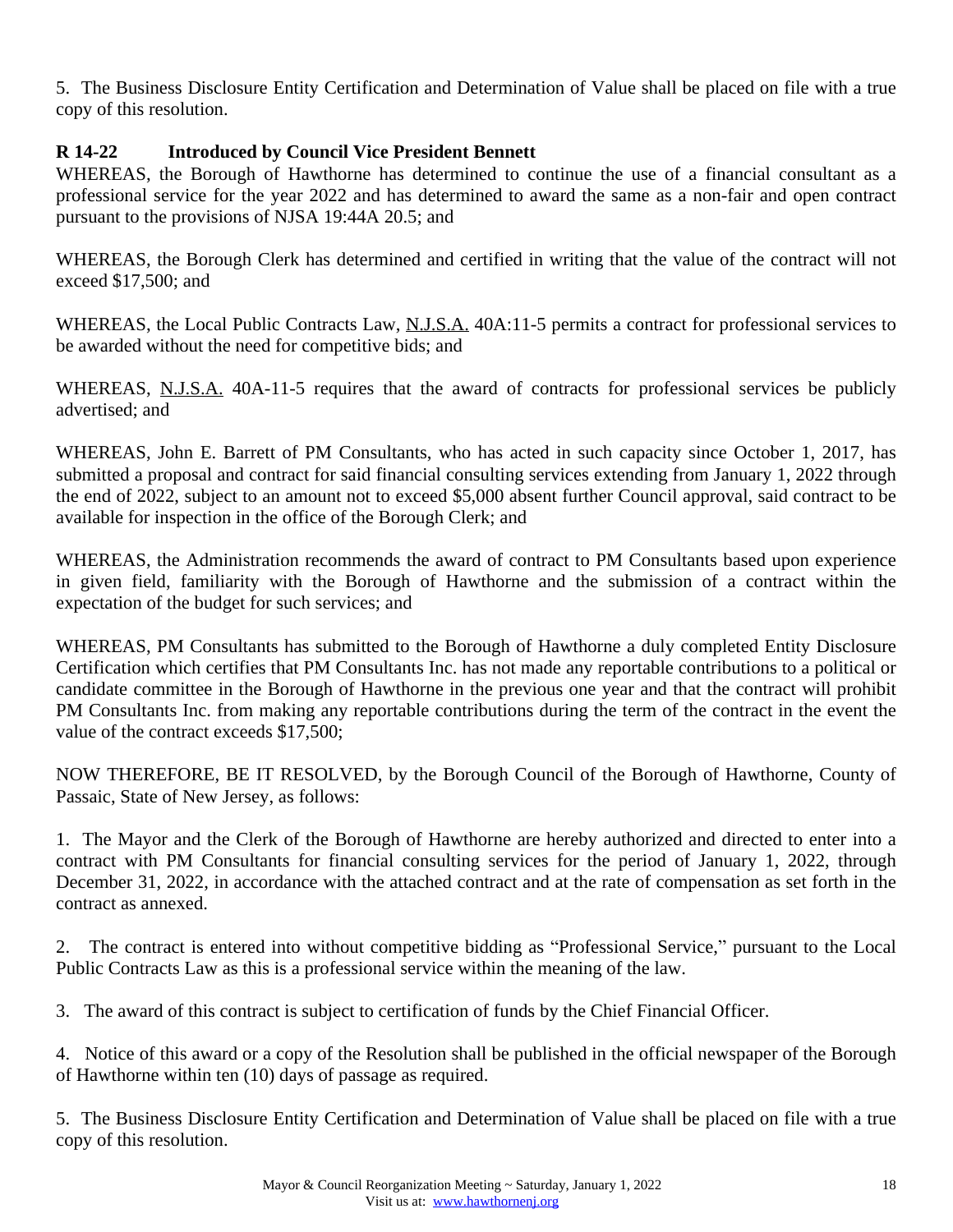## **R 15-22 Introduced by Council Vice President Bennett**

WHEREAS, the Municipal Council of the Borough of Hawthorne has the need for the professional services of a Certified Tree Expert for the year 2022 and has determined to award the same as a non-fair and open contract pursuant to the provisions of NJSA 19:44A-22.5; and

WHEREAS, the Borough Clerk has determined and certified in writing that the value of the contract will exceed \$17,500; and

WHEREAS, the Local Public Contracts Law, N.J.S.A. 40A:11-5 permits a contract for professional services to be awarded without the need for competitive bids; and

WHEREAS, N.J.S.A. 40A-11-5 requires that the award of contracts for professional services be publicly advertised; and

WHEREAS, Alberta Tree Services, LLC, has submitted a proposal and contract for said Certified Tree Expert services, said contract to be available for inspection in the office of the Borough Clerk, said contract being subject to an amount not to exceed \$44,000 for the year absent further Council approval; and

WHEREAS, the Administration recommends the award of contract to Alberta Tree Services, LLC, based upon its experience in the given field, past service to and familiarity with the Borough of Hawthorne and the submission of a contract within the expectation of the budget for such services; and

WHEREAS, Alberta Tree Services, LLC, has submitted to the Borough of Hawthorne a duly completed Entity Disclosure Certification which certifies that Alberta Tree Services, LLC and its principal Kevin Alberta, have not made any reportable contributions to a political or candidate committee in the Borough of Hawthorne in the previous one year and that the contract will prohibit Alberta Tree Services, LLC, from making any reportable contributions during the term of the contract;

NOW THEREFORE, BE IT RESOLVED, by the Borough Council of the Borough of Hawthorne, County of Passaic, State of New Jersey, as follows:

1. The Mayor and the Clerk of the Borough of Hawthorne are hereby authorized and directed to enter into a contract with Alberta Tree Services, LLC, for grant writing services for the period of January 1, 2022, through December 31, 2022, in accordance with the attached contract and at the rate of compensation as set forth in the contract as annexed.

2. The contract is entered into without competitive bidding as "Professional Service," pursuant to the Local Public Contracts Law as this is a professional service within the meaning of the law.

3. The award of this contract is subject to certification of funds by the Chief Financial Officer.

4. Notice of this award or a copy of the Resolution shall be published in the official newspaper of the Borough of Hawthorne within ten (10) days of passage as required.

5. The Business Disclosure Entity Certification and Determination of Value shall be placed on file with a true copy of this resolution.

# **R 16-22 Introduced by Council Vice President Bennett**

WHEREAS, the Borough of Hawthorne has determined there is a need to utilize the services of an appraiser from time to time in support of tax appeal litigation and other matters requiring such services and has determined to award the same as a non-fair and open contract pursuant to the provisions of NJSA 19:44A 20.5; and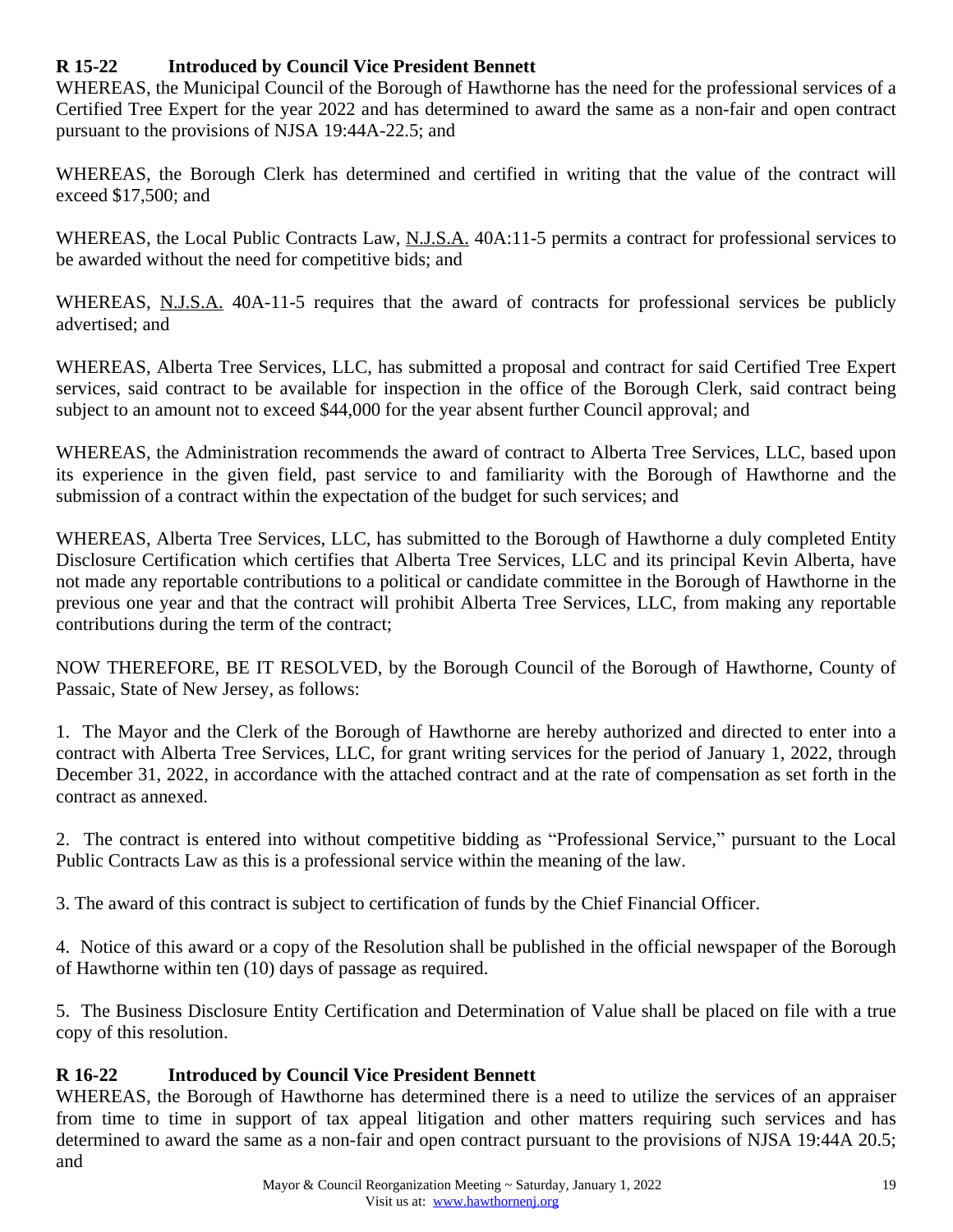WHEREAS, the Borough Clerk has determined and certified in writing that the value of the contract will likely exceed \$17,500; and

WHEREAS, the Local Public Contracts Law, N.J.S.A. 40A:11-5 permits a contract for professional services to be awarded without the need for competitive bids; and

WHEREAS, N.J.S.A. 40A-11-5 requires that the award of contracts for professional services be publicly advertised; and

WHEREAS, Robert McNerney and McNerney & Associates has acted in such capacity for many years and has submitted billing rates to the Borough for such purposes for the calendar year 2022, said services to be on a project basis, with the schedule available for inspection in the office of the Borough Clerk; and

WHEREAS, the Administration recommends the award of contract to McNerney & Associates based upon experience in given field, familiarity with the Borough of Hawthorne and the submission of a proposal and schedule within the expectation of the budget for such services, with the contract value not to exceed \$15,000; and

WHEREAS, McNerney & Associates has submitted to the Borough of Hawthorne a duly completed Entity Disclosure Certification which certifies that McNerney & Associates and its principal, Robert McNerney, has not made any reportable contributions to a political or candidate committee in the Borough of Hawthorne in the previous one year and that the contract will prohibit McNerney & Associates from making any reportable contributions during the term of the contract;

NOW THEREFORE, BE IT RESOLVED, by the Borough Council of the Borough of Hawthorne, County of Passaic, State of New Jersey, as follows:

1. The Mayor and the Clerk of the Borough of Hawthorne are hereby authorized and directed to enter into a contract with McNerney & Associates appraisal services for the period of January 1, 2022, through December 31, 2022, in accordance with the attached schedule and at the rate of compensation as set forth therein.

2. The contract is entered into without competitive bidding as "Professional Service," pursuant to the Local Public Contracts Law as this is a professional service within the meaning of the law.

3. The award of this contract is subject to certification of funds by the Chief Financial Officer.

4. Notice of this award or a copy of the Resolution shall be published in the official newspaper of the Borough of Hawthorne within ten (10) days of passage as required.

5. The Business Disclosure Entity Certification and Determination of Value shall be placed on file with a true copy of this resolution.

# **R 17-22 Introduced by Council Vice President Bennett**

WHEREAS, it is deemed necessary that the Public Agency (the Borough of Hawthorne) shall designate an officer or employee to serve as Public Agency Compliance Officer (P.A.C.O.), whose name title, business address, telephone number and fax number shall be forwarded to the State Affirmative Action Office by January 10, of every year; and

WHEREAS, the P.A.C.O. is the liaison official for matters concerning P.L. 1975, c. 127 (N.J.A.C. 17:27) and should have the authority to make the appropriate correction(s) to the Borough of Hawthorne's contracting procedures if required; and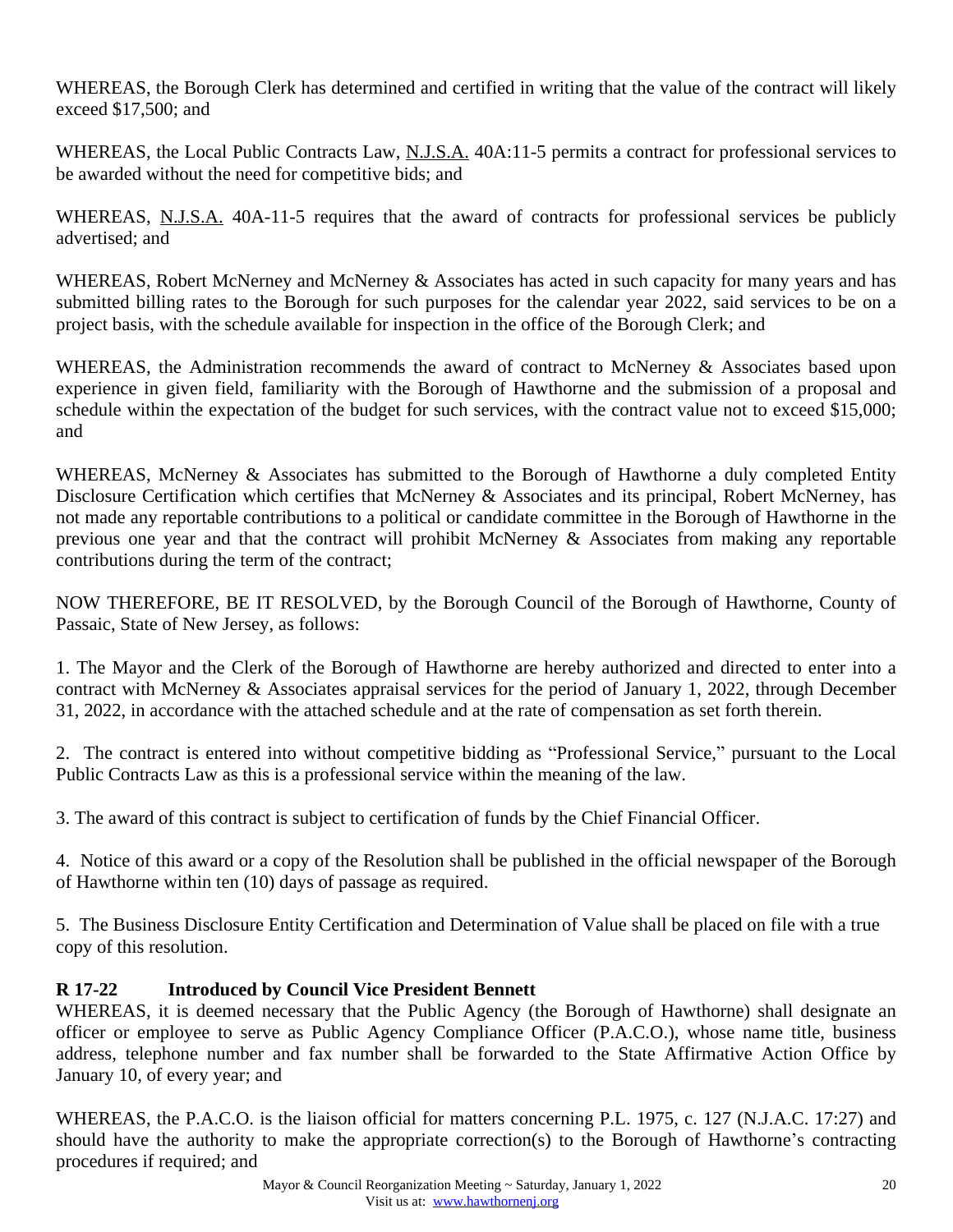NOW, THEREFORE, BE IT RESOLVED by the Municipal Council that the Borough Administrator be and is hereby designated as the 2022 Compliance Officer and the Clerk if hereby directed to file a copy of this resolution with the Department of the Treasury, Affirmative Action Office, CN-219, Trenton, New Jersey 08625-0209.

# 2022 PUBLIC AGENCY COMPLIANCE OFFICER DESIGNATION FOR THE BOROUGH OF HAWTHORNE: ERIC MAURER

### **R 18-22 Introduced by Council Vice President Bennett**

WHEREAS, N.J.S.A. 54:4-67 permits the Governing Body of each municipality to fix the rate of interest to be charged for non-payment of taxes or assessments subject to any abatement or discount for the late payment of taxes as provided by law; and

WHEREAS, N.J.S.A. 54:4-67 has been amended to permit the fixing of said rate of 8 % per annum on the first \$1,500.00 of the delinguency and 18% per annum on any amount in excess of \$1,500.00 and allows an additional penalty of 6% be collected against a delinquency in excess of \$10,000.00 on properties that fail to pay the delinquency prior to the end of the calendar year.

NOW, THEREFORE, BE IT RESOLVED by the Mayor and Council of the Borough of Hawthorne, County of Passaic, State of NJ, as follows:

1. The Tax Collector is hereby authorized and directed to charge 8% per annum on the first \$1,500.00 of taxes becoming delinquent after due date and 18% per annum on any amount of taxes in excess of \$1,500.00 becoming delinquent after due date and if a delinquency is in excess of \$10,000.00 and remains in arrears beyond December 31<sup>st</sup>, an additional penalty of 6% shall be charged against delinquency.

2. Effective January 1, 1994, there was and will continue to be a ten (10) day grace period of quarterly tax payments made by cash, check or money order.

3. Any payments not made in accordance with paragraph two of this resolution shall be charged interest from the due date as set forth in paragraph one of this resolution.

4. This resolution shall be published in its entirety once in an official newspaper of the Borough of Hawthorne.

5. A certified copy of this resolution shall be provided by the Borough Clerk to the Tax Collector, Borough Attorney and Borough Auditor for the Borough of Hawthorne.

## **R 19-22 Introduced by Council Vice President Bennett**

WHEREAS, the Borough of Hawthorne issues licenses, renewable on an annual basis, permitting the sale of used cars, both retail and wholesale; and

WHEREAS, the Municipal Clerk has received renewal applications and payment of required fees from the persons or entities set forth on the schedule annexed hereto wishing to renew licenses previously issued; and

WHEREAS, required inspections have been performed with satisfactory results reported to the Municipal Clerk;

NOW, THEREFORE, BE IT RESOLVED, that the Municipal Council of the Borough of Hawthorne does hereby authorize the issuance of renewal licenses for used car sales, retail or wholesale as indicated, to the persons or entities on the attached schedule for the year 2022.

## **R 20-22 Introduced by Council Vice President Bennett**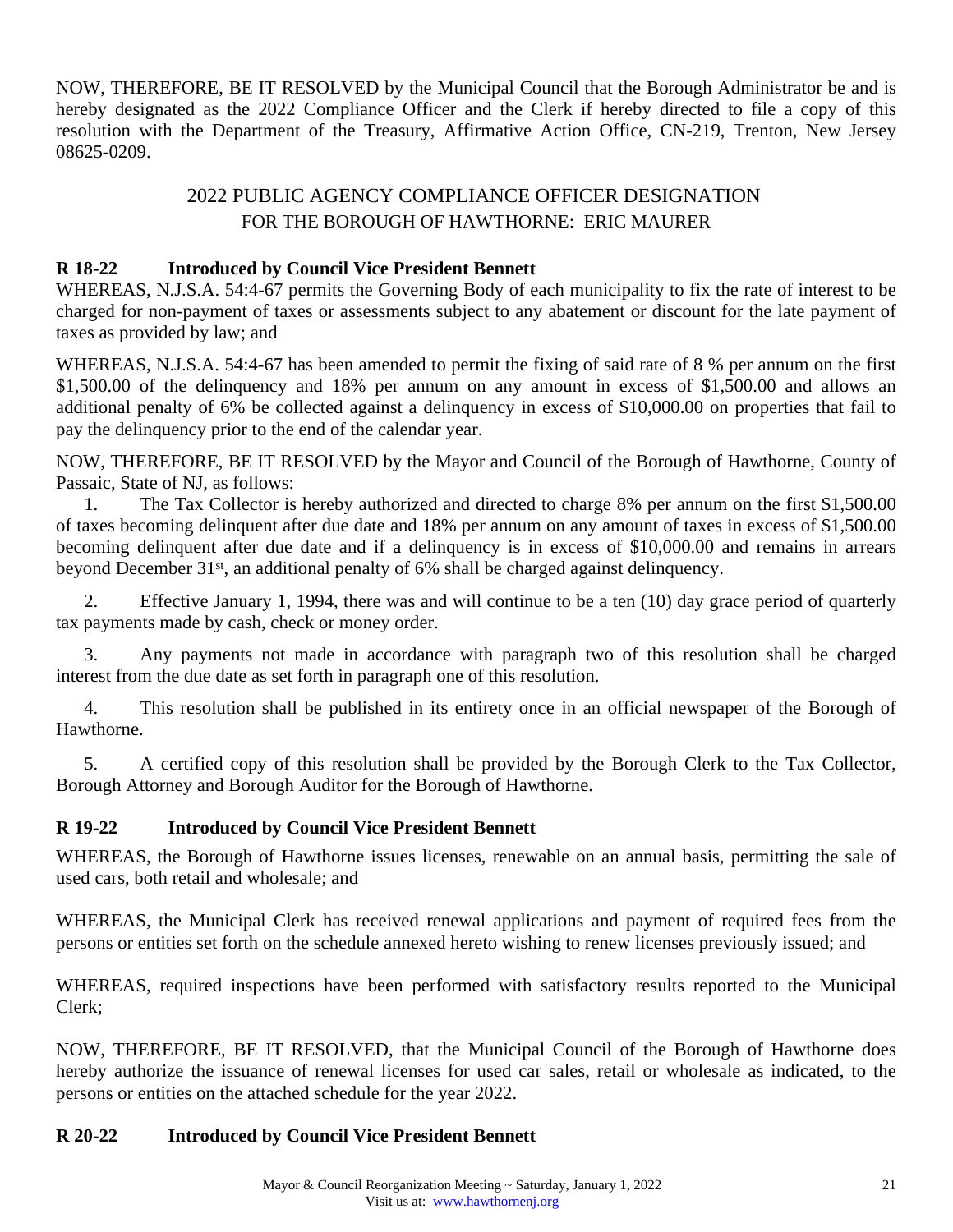WHEREAS, the Borough of Hawthorne issues licenses, renewable on an annual basis, permitting the use of amusement devices at various establishments; and

WHEREAS, the Municipal Clerk has received renewal applications and payment of required fees from the persons or entities set forth on the schedule annexed hereto wishing to renew licenses previously issued; and

WHEREAS, required inspections have been performed with satisfactory results reported to the Municipal Clerk;

NOW, THEREFORE, BE IT RESOLVED, that the Municipal Council of the Borough of Hawthorne does hereby authorize the issuance of renewal licenses for amusement devices to the persons or entities on the attached schedule for the year 2022.

### **R 21-22 Introduced by Council Vice President Bennett**

WHEREAS, the Borough of Hawthorne issues licenses, renewable on an annual basis, permitting the operation of a massage establishment at identified locations; and

WHEREAS, the Municipal Clerk has received renewal applications and payment of required fees from the persons or entities set forth on the schedule annexed hereto wishing to renew licenses previously issued; and

WHEREAS, required inspections have been performed with satisfactory results reported to the Municipal Clerk;

NOW, THEREFORE, BE IT RESOLVED, that the Municipal Council of the Borough of Hawthorne does hereby authorize the issuance of renewal licenses for massage establishments to the persons or entities on the attached schedule for the year 2022.

## **R 22-22 Introduced by Council Vice President Bennett**

WHEREAS, the United State Congress authorized the Defense Logistics Agency (DLA) Law Enforcement Support Office (LESO) 1033 Program the Program to make use of excess Department of Defense personal property by making that personal property available to municipal, county and State law enforcement agencies; and

WHEREAS, DLA rules mandate that all equipment acquired through the 1033 Program remain under the control of the requesting law enforcement agency; and

WHEREAS, participation in the 1033 Program allows municipal and county law enforcement agencies to obtain property they might not otherwise be able to afford in order to enhance community preparedness, response, and resiliency; and

WHEREAS, although property is provided through the 1033 Program at no cost to municipal and county law enforcement agencies, these entities are responsible for the costs associated with delivery, maintenance, fueling, and upkeep of the property, and for specialized training on the operation of any acquired property; and

WHEREAS, N.J.S.A. 40A:5-30.2 requires that the governing body of the municipality or county approve, by a majority of the full membership, both enrollment in, and the acquisition of any property through, the 1033 Program; and

NOW THEREFORE BE IT RESOLVED by the Council of the Borough of Hawthorne that the Hawthorne Police Department is hereby authorized to enroll in the 1033 Program for no more than a one-year period, with authorization to participate terminating on December 31, 2022; and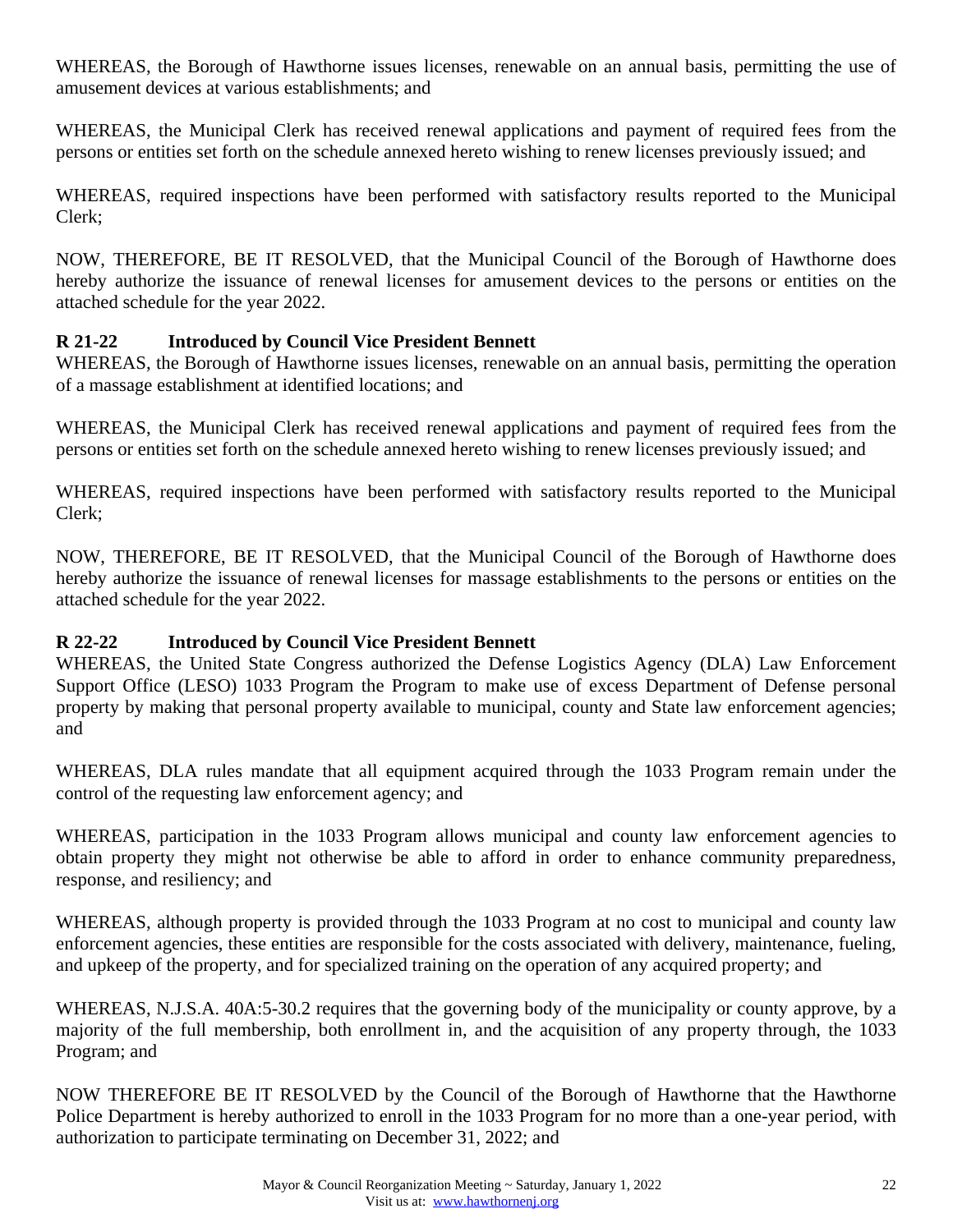NOW THERFORE BE IT FURTHER RESOLVED that the Hawthorne Police Department is hereby authorized to acquire items of non-controlled property designated "DEMIL A," which may include: office supplies, office furniture, computers, electronic equipment, generators, field packs, non-military vehicles, clothing, traffic and transit signal systems, exercise equipment, storage devices and containers, tools, medical and first aid equipment and supplies, personal protection equipment and supplies, construction materials, lighting supplies, beds and sleeping mats, wet and cold weather equipment and supplies, respirators, binoculars, and any other supplies or equipment of a non-military nature identified by the LEA, if it shall become available in the next twelve months, based on the needs of the Hawthorne Police Department without restriction; and

BE IT FURTHER RESOLVED that Hawthorne Police Department is hereby authorized to acquire the following "DEMIL B through Q" property, if it shall become available in the next twelve months: (2) utility trucks, (2) cargo trucks, (4) off road utility vehicles, (10) personal protection shields, (25) .223 millimeter rifles; (2) capabilities set non- lethal; and

BE IT FURTHER RESOLVED that the Hawthorne Police Department shall develop and implement a full training plan and policy for the maintenance and use of the acquired property; and

BE IT FURTHER RESOLVED that the Hawthorne Police Department shall provide a quarterly accounting of all property obtained through the 1033 Program which shall be available to the public upon request; and

BE IT FURTHER RESOLVED that this Resolution shall take effect immediately shall be valid to authorize requests to acquire "DEMIL A" property and "DEMIL B through Q" property that may be made available through the 1033 Program during the period of time for which this resolution authorizes; with Program participation and all property request authorization terminating on December 31st of the current calendar year from January 1, 2022 to December 31, 2022.

Council President Matthews entertained a motion to adopt consent agenda resolutions R 1-22 through R 22-22, moved by Council Vice President Bennett, seconded by Councilman Mele.

#### Discussion

Councilman Wojtecki asked Borough Clerk Fernandez if the applicants for amusement applications just submit the application or is an inspection done. She stated Police & Fire do inspections, she then emails them the application, then they return the application with the fees. On roll call, all voted yes, motion carried.

## **CORRESPONDENCE**

Motion to approve new firefighter applicant Joseph L. Wojtecki to Company 3, moved by Council Vice President Bennett, seconded by Councilman Mele. On roll call, all voted yes, with the exception of Councilman Wojtecki who abstained. Motion carried.

## **BILLS**

| <b>Vendor Name</b>             | <b>Description</b>           | Amount          | <b>Check Id</b> |
|--------------------------------|------------------------------|-----------------|-----------------|
| AGRA ENVIRONMENTAL SVC         | LAB TESTING                  | 18,154.88<br>S. | 42484           |
| <b>LAURIE A FOLEY</b>          | PETTY CASH                   | 300.00          | 30738           |
| LIFE STORAGE                   | MONTHLY STORAGE RENTAL       | 319.00          | 30744           |
| <b>LOUIS BAY 2nd LIBRARY</b>   | 2022 MUNICIPAL APPROPRIATION | 75,000.00       | 30739           |
| LOWES HOME IMPRV BUSINESS ACCT | WATER DEPARTMENT SUPPLIES    | 291.57          | 42485           |
| MFTI IFF                       | BOROUGH LIFE GROUP JAN2022   | 312.80          | 30740           |
| MORRIS COUNTY MUNI JT INS FUND | FIRST INSTALLMENT FUND 2022  | 25,000.00       | 42486           |
| MORRIS COUNTY MUNI JT INS FUND | FIRST INSTALLMENT FUND 2022  | 75,000.00       | 30741           |
| MORRIS COUNTY MUNI JT INS FUND | FIRST INSTALLMENT FUND 2022  | 15,000.00       | 30741           |
| MORRIS COUNTY MUNI JT INS FUND | FIRST INSTALLMENT FUND 2022  | 48,496.00       | 30741           |
| PASSAIC VALLEY SEWER COM       | FIRST OTR BILLING 2022       | 334.213.00      | 30742           |